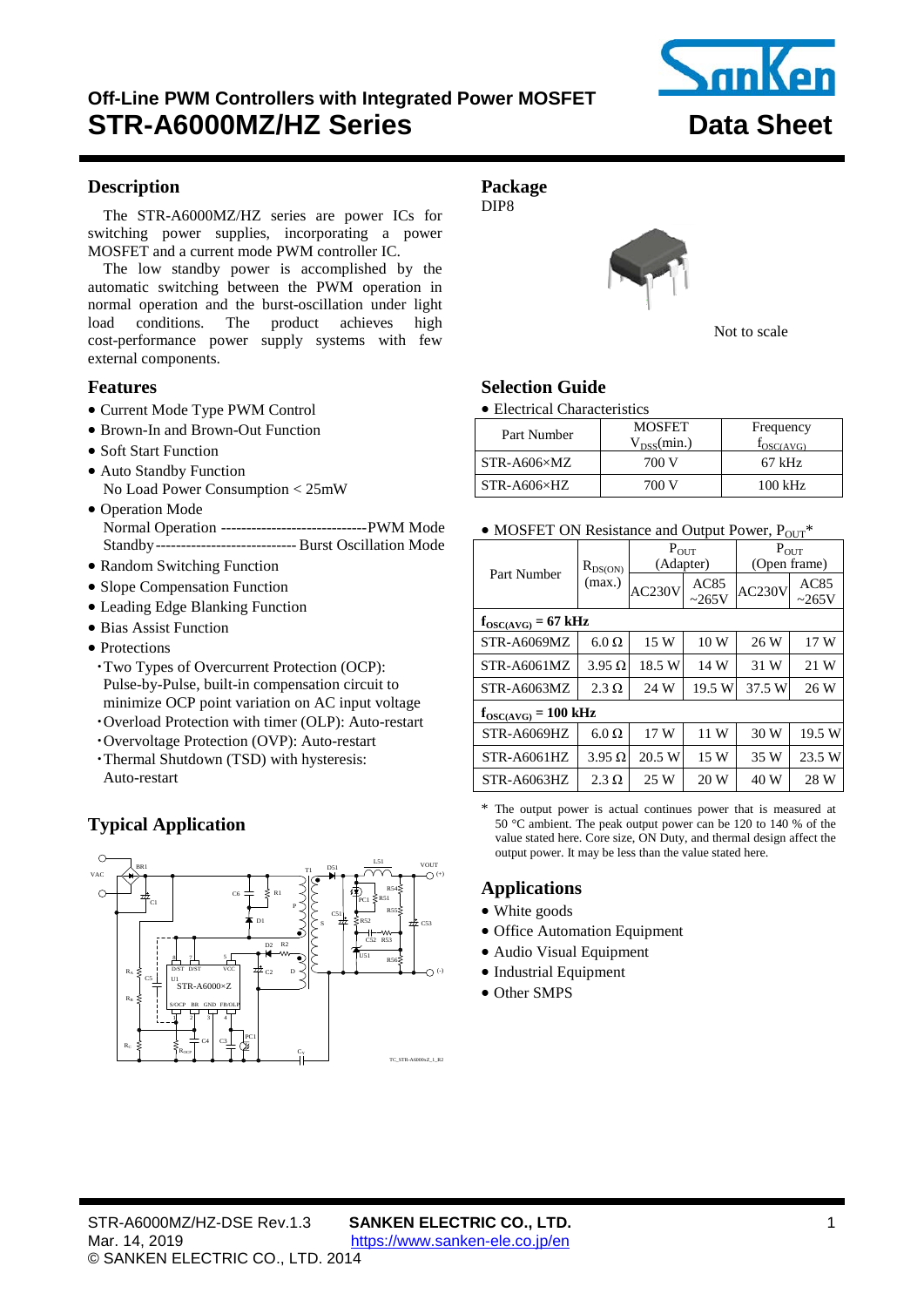## **Contents**

<span id="page-1-0"></span>

| 1. |                                                                                               |  |
|----|-----------------------------------------------------------------------------------------------|--|
| 2. |                                                                                               |  |
| 3. | 3.1<br>3.2<br>Ambient Temperature versus Power Dissipation Curve------------- 6<br>3.3<br>3.4 |  |
| 4. |                                                                                               |  |
| 5. |                                                                                               |  |
| 6. |                                                                                               |  |
| 7. |                                                                                               |  |
| 8. |                                                                                               |  |
| 9. | 9.1<br>9.2<br>9.3<br>9.4<br>9.5<br>9.6<br>9.7<br>9.8<br>9.9<br>9.10<br>9.11<br>9.12<br>9.13   |  |
|    |                                                                                               |  |
|    | 10.1                                                                                          |  |
|    | PCB Trace Layout and Component Placement -------------------------- 20<br>10.2                |  |
|    |                                                                                               |  |
|    |                                                                                               |  |
|    |                                                                                               |  |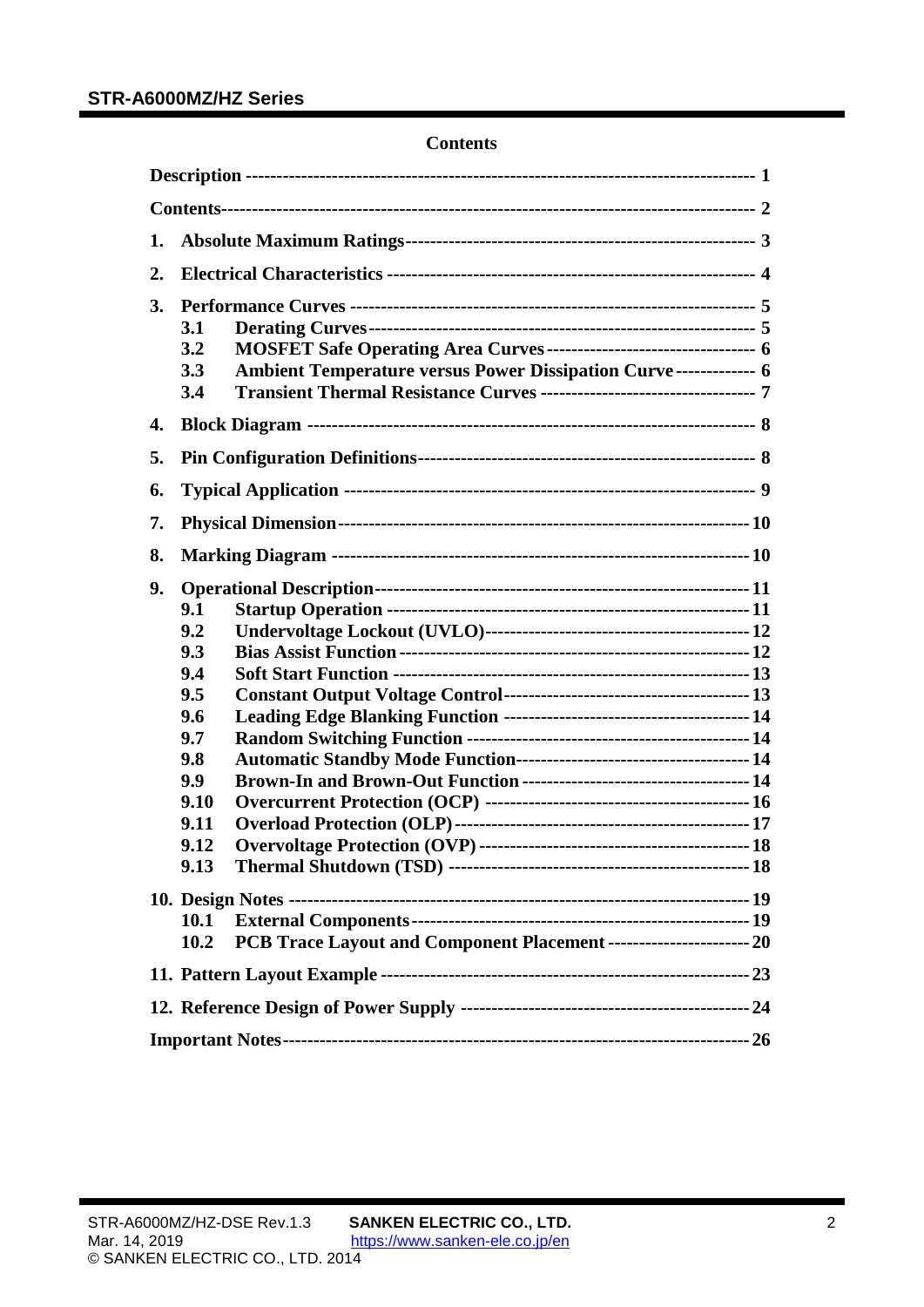## <span id="page-2-0"></span>**1. Absolute Maximum Ratings**

- The polarity value for current specifies a sink as "+," and a source as "−," referencing the IC.
- Unless otherwise specified  $T_A = 25 \degree C$ , 7 pin = 8 pin

| Parameter                                | Symbol             | Test<br>Conditions           | Pins              | Rating            | Units           | <b>Notes</b> |
|------------------------------------------|--------------------|------------------------------|-------------------|-------------------|-----------------|--------------|
|                                          |                    |                              |                   | 1.8               |                 | A6069MZ/HZ   |
| Drain Peak Current <sup>(1)</sup>        | $I_{\text{DPEAK}}$ | Single pulse                 | $8 - 1$           | 2.5               | $\mathsf{A}$    | A6061MZ/HZ   |
|                                          |                    |                              |                   | 4.0               |                 | A6063MZ/HZ   |
|                                          |                    |                              |                   | 1.8               |                 | A6069MZ/HZ   |
| Maximum Switching Current <sup>(2)</sup> | $I_{DMAX}$         | $T_A =$<br>$-40 \sim 125$ °C | $8 - 1$           | 2.5               | A               | A6061MZ/HZ   |
|                                          |                    |                              |                   | 4.0               |                 | A6063MZ/HZ   |
|                                          |                    | $I_{LPEAK} = 1.8A$           |                   | 24                |                 | A6069MZ/HZ   |
| Avalanche Energy <sup>(3)(4)</sup>       | $E_{AS}$           | $I_{LPEAK} = 1.78A$          | $8 - 1$           | 36                | mJ              | A6061MZ/HZ   |
|                                          |                    | $I_{LPEAK} = 2.15A$          |                   | 53                |                 | A6063MZ/HZ   |
| S/OCP Pin Voltage                        | $V_{S/OCP}$        |                              | $1 - 3$           | $-2$ to 6         | V               |              |
| <b>BR</b> Pin Voltage                    | $V_{BR}$           |                              | $2 - 3$           | $-0.3$ to 7.5     | V               |              |
| <b>BR</b> Pin Sink Current               | $I_{BR}$           |                              | $2 - 3$           | 1.0               | mA              |              |
| FB/OLP Pin Voltage                       | $V_{FB}$           |                              | $4 - 3$           | $-0.3$ to 14      | V               |              |
| FB/OLP Pin Sink Current                  | $I_{FB}$           |                              | $4 - 3$           | 1.0               | mA              |              |
| <b>VCC Pin Voltage</b>                   | $V_{CC}$           |                              | $5 - 3$           | 32                | V               |              |
| D/ST Pin Voltage                         | $V_{D/ST}$         |                              | $8 - 3$           | $-1$ to $V_{DSS}$ | V               |              |
| MOSFET Power Dissipation <sup>(5)</sup>  | $P_{D1}$           | (6)                          | $8 - 1$           | 1.35              | W               |              |
| <b>Control Part Power Dissipation</b>    | $P_{D2}$           |                              | $5 - 3$           | 1.2               | W               |              |
| <b>Operating Ambient Temperature</b>     | $T_{\rm OP}$       |                              | $\qquad \qquad -$ | $-40$ to 125      | $\rm ^{\circ}C$ |              |
| <b>Storage Temperature</b>               | $T_{\text{stg}}$   |                              |                   | $-40$ to 125      | $\rm ^{\circ}C$ |              |
| <b>Channel Temperature</b>               | $T_{ch}$           |                              |                   | 150               | $\rm ^{\circ}C$ |              |

<span id="page-2-1"></span>(1) Refer to [3.2MOSFET Safe Operating Area Curves](#page-5-0)

of the MOSFET,  $V_{GS(th)}$ .<br>
(3) Refer to Figure 3-2 [Avalanche Energy Derating Coefficient Curve](#page-4-2)<br>
(4) Single pulse,  $V_{DD} = 99 \text{ V}$ , L = 20 mH<br>
(5) Refer to [3.3](#page-5-1) T<sub>A</sub>-P<sub>D1</sub>Curve

<span id="page-2-4"></span><span id="page-2-3"></span>

<span id="page-2-5"></span>

<span id="page-2-6"></span><sup>(6)</sup> When embedding this hybrid IC onto the printed circuit board (copper area in a 15 mm  $\times$  15 mm)

<span id="page-2-2"></span> $^{(2)}$  The Maximum Switching Current is the drain current determined by the drive voltage of the IC and threshold voltage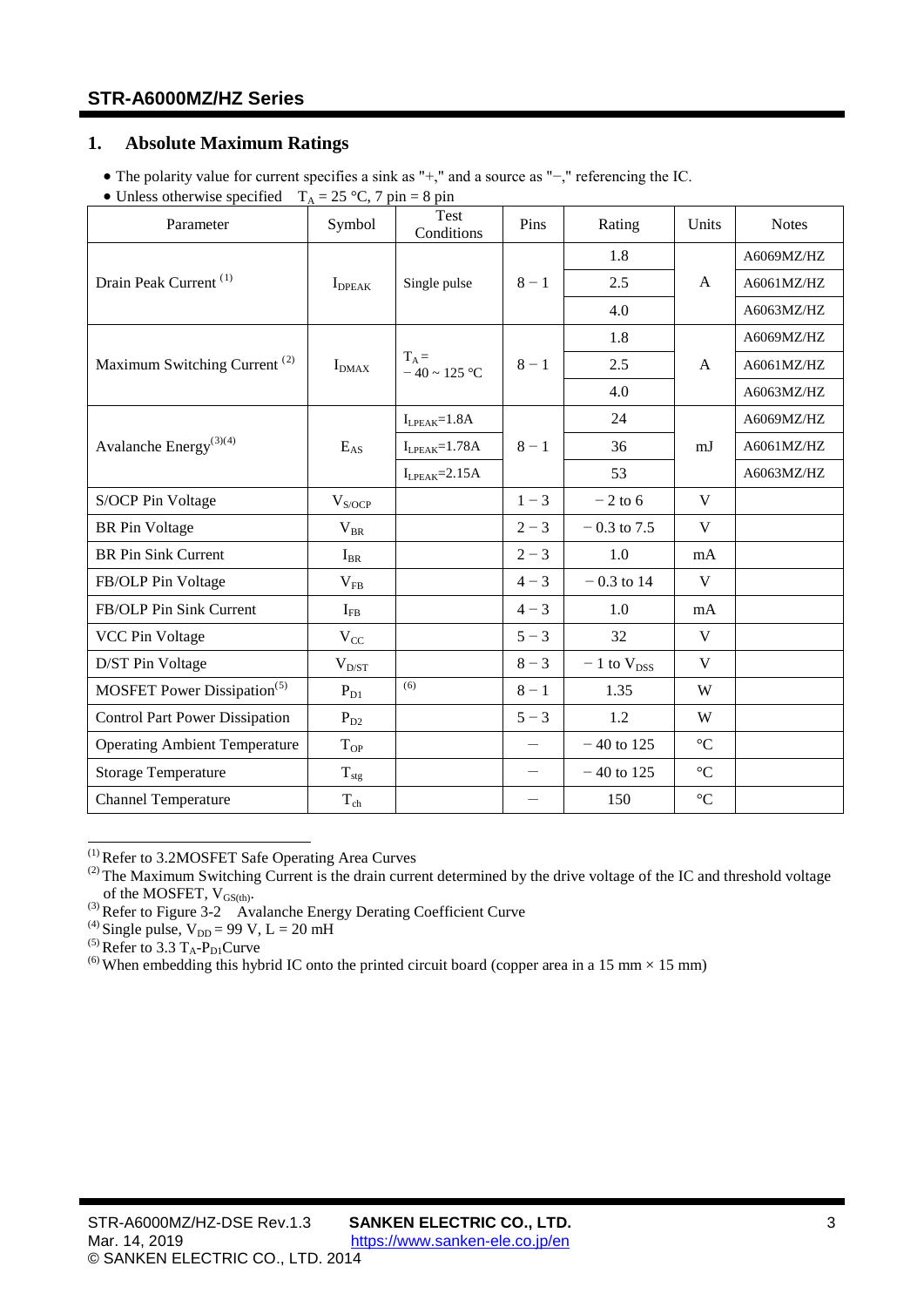## <span id="page-3-0"></span>**2. Electrical Characteristics**

- The polarity value for current specifies a sink as "+," and a source as "−," referencing the IC.
- <span id="page-3-10"></span><span id="page-3-8"></span><span id="page-3-5"></span><span id="page-3-4"></span><span id="page-3-3"></span><span id="page-3-2"></span>• Unless otherwise specified,  $T_A = 25 °C$ ,  $V_{CC} = 18 V$ , 7 pin = 8 pin

| Parameter                                                  | Symbol            | Test<br>Conditions      | Pins                     | Min.                     | Typ.   | Max.                     | Units       | <b>Notes</b>           |
|------------------------------------------------------------|-------------------|-------------------------|--------------------------|--------------------------|--------|--------------------------|-------------|------------------------|
| <b>Power Supply Startup Operation</b>                      |                   |                         |                          |                          |        |                          |             |                        |
| <b>Operation Start Voltage</b>                             | $V_{CC(ON)}$      |                         | $5 - 3$                  | 13.8                     | 15.0   | 16.2                     | V           |                        |
| Operation Stop Voltage <sup>(*)</sup>                      | $V_{CC(OFF)}$     |                         | $5 - 3$                  | 7.6                      | 8.5    | 9.2                      | V           |                        |
| Circuit Current in Operation                               | $I_{CC(ON)}$      | $V_{CC}$ = 12 V         | $5 - 3$                  | $\qquad \qquad -$        | 1.5    | 2.5                      | mA          |                        |
| <b>Startup Circuit Operation</b><br>Voltage                | $V_{ST(ON)}$      |                         | $8 - 3$                  | 40                       | 47     | 55                       | V           |                        |
| <b>Startup Current</b>                                     | $I_{CC(ST)}$      | $V_{CC}$ = 13.5 V       | $5 - 3$                  | $-4.5$                   | $-2.5$ | $-1.2$                   | mA          |                        |
| <b>Startup Current Biasing</b><br><b>Threshold Voltage</b> | $V_{CC(BIAS)}$    | $I_{CC}$ = -500 $\mu$ A | $5 - 3$                  | 8.0                      | 9.6    | 10.5                     | $\mathbf V$ |                        |
| <b>Normal Operation</b>                                    |                   |                         |                          |                          |        |                          |             |                        |
|                                                            |                   |                         | $8 - 3$                  | 60                       | 67     | 73                       | kHz         | A60××MZ                |
| <b>Average Switching Frequency</b>                         | $f_{OSC(AVG)}$    |                         |                          | 90                       | 100    | 110                      |             | $A60 \times \times HZ$ |
| <b>Switching Frequency</b>                                 |                   |                         |                          | $\overline{\phantom{0}}$ | 5.4    | $\overline{\phantom{m}}$ |             | A60××MZ                |
| <b>Modulation Deviation</b>                                | $\Delta f$        |                         | $8 - 3$                  | $\overline{\phantom{0}}$ | 8.4    | $\overline{\phantom{m}}$ | kHz         | $A60 \times \times HZ$ |
| Maximum Feedback Current                                   | $I_{FB(MAX)}$     | $V_{CC}$ = 12 V         | $4 - 3$                  | $-170$                   | $-130$ | $-85$                    | μA          |                        |
| Minimum Feedback Current                                   | $I_{FB(MIN)}$     |                         | $4 - 3$                  | $-21$                    | $-13$  | $-5$                     | μA          |                        |
| <b>Standby Operation</b>                                   |                   |                         |                          |                          |        |                          |             |                        |
| FB/OLP Pin Oscillation Stop<br>Threshold Voltage           | $V_{FB(OFF)}$     |                         | $4 - 3$                  | 1.06                     | 1.16   | 1.26                     | V           |                        |
| <b>Brown-In / Brown-Out Function</b>                       |                   |                         |                          |                          |        |                          |             |                        |
| Brown-In Threshold Voltage                                 | $V_{BR(IN)}$      |                         | $2 - 3$                  | 5.43                     | 5.60   | 5.77                     | V           |                        |
| <b>Brown-Out Threshold Voltage</b>                         | $\rm V_{BR(OUT)}$ |                         | $2 - 3$                  | 4.65                     | 4.80   | 4.95                     | V           |                        |
| BR Pin Clamp Voltage                                       | $V_{BR(CLAMP)}$   | $I_{BR} = 100 \mu A$    | $2 - 3$                  | 6.5                      | 6.9    | 7.3                      | V           |                        |
| <b>BR</b> Function Disabling<br>Threshold Voltage          | $V_{BR(DIS)}$     |                         | $2 - 3$                  | 0.4                      | 0.6    | 0.8                      | V           |                        |
| <b>Protection</b>                                          |                   |                         |                          |                          |        |                          |             |                        |
| Maximum ON Duty                                            | $D_{\rm MAX}$     |                         | $8 - 3$                  | 70                       | 75     | 80                       | $\%$        |                        |
| Leading Edge Blanking Time                                 | $t_{BW}$          |                         |                          | -                        | 330    | $\overline{\phantom{0}}$ | ns          |                        |
|                                                            | DPC               |                         |                          | -                        | 17.3   | $\qquad \qquad -$        |             | $A60 \times \times MZ$ |
| <b>OCP</b> Compensation Coefficient                        |                   |                         |                          |                          | 25.8   | $\qquad \qquad -$        | $mV/\mu s$  | $A60 \times \times HZ$ |
| OCP Compensation ON Duty                                   | $D_{\rm DPC}$     |                         | $\overline{\phantom{0}}$ |                          | 36     | $\overline{\phantom{0}}$ | $\%$        |                        |
| OCP Threshold Voltage at Zero<br><b>ON Duty</b>            | $V_{OCP(L)}$      |                         | $1 - 3$                  | 0.735                    | 0.795  | 0.855                    | V           |                        |
| <b>OCP</b> Threshold Voltage at 36%<br><b>ON Duty</b>      | $V_{OCP(H)}$      |                         | $1 - 3$                  | 0.843                    | 0.888  | 0.933                    | $\mathbf V$ |                        |
| OCP Threshold Voltage in<br>Leading Edge Blanking Time     | $V_{OCP(LEB)}$    |                         | $1 - 3$                  | -                        | 1.69   | -                        | V           |                        |

<span id="page-3-15"></span><span id="page-3-14"></span><span id="page-3-13"></span><span id="page-3-12"></span><span id="page-3-11"></span><span id="page-3-9"></span><span id="page-3-7"></span><span id="page-3-6"></span><span id="page-3-1"></span>(\*)  $V_{\text{CC(BIAS)}} > V_{\text{CC(OFF)}}$  always.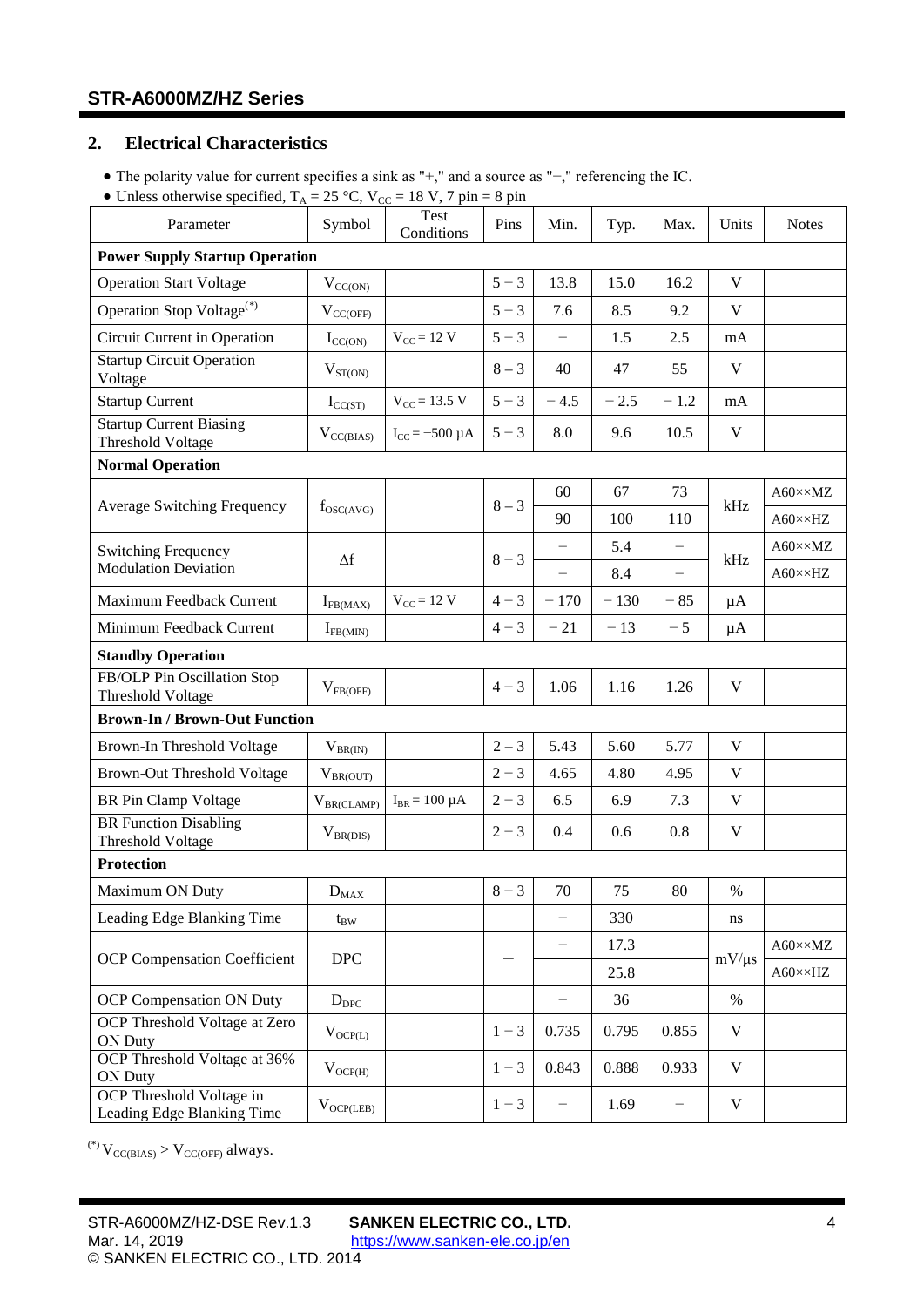<span id="page-4-9"></span><span id="page-4-8"></span><span id="page-4-7"></span><span id="page-4-6"></span><span id="page-4-5"></span><span id="page-4-4"></span>

| Parameter                                  | Symbol           | Test<br>Conditions   | Pins                           | Min.                     | Typ.                     | Max.                     | Units              | <b>Notes</b>   |
|--------------------------------------------|------------------|----------------------|--------------------------------|--------------------------|--------------------------|--------------------------|--------------------|----------------|
| <b>OLP</b> Threshold Voltage               | $V_{FB(OLP)}$    |                      | $4 - 3$                        | 6.8                      | 7.3                      | 7.8                      | V                  |                |
| OLP Delay Time                             | $t_{OLP}$        |                      | $4 - 3$                        | 55                       | 75                       | 90                       | ms                 |                |
| <b>OLP Operation Current</b>               | $I_{CC(OLP)}$    |                      | $5 - 3$                        | $\overline{\phantom{0}}$ | 220                      | $\overline{\phantom{0}}$ | $\mu A$            |                |
| FB/OLP Pin Clamp Voltage                   | $V_{FB (CLAMP)}$ |                      | $4 - 3$                        | 10.5                     | 11.8                     | 13.5                     | V                  |                |
| <b>OVP</b> Threshold Voltage               | $V_{CC(OVP)}$    |                      | $5 - 3$                        | 27.0                     | 29.1                     | 31.2                     | V                  |                |
| Thermal Shutdown Operating<br>Temperature  | $T_{j(TSD)}$     |                      | $\qquad \qquad \longleftarrow$ | 127                      | 145                      |                          | $\rm ^{\circ}C$    |                |
| Thermal Shutdown Temperature<br>Hysteresis | $T_{i(TSD)HYS}$  |                      | $\qquad \qquad \longleftarrow$ |                          | 80                       |                          | $\rm ^{\circ}C$    |                |
| <b>MOSFET</b>                              |                  |                      |                                |                          |                          |                          |                    |                |
| Drain-to-Source Breakdown<br>Voltage       | $V_{DSS}$        | $I_{DS} = 300 \mu A$ | $8 - 1$                        | 700                      | $\qquad \qquad -$        | —                        | V                  |                |
| Drain Leakage Current                      | $I_{DSS}$        | $V_{DS}$ = 700 V     | $8 - 1$                        | $\overline{\phantom{m}}$ | -                        | 300                      | $\mu A$            |                |
|                                            |                  |                      |                                |                          |                          | 6.0                      | $\Omega$           | A6069MZ<br>/HZ |
| On-Resistance                              | $R_{DS(ON)}$     | $I_{DS} = 0.4 A$     | $8 - 1$                        |                          | $\overline{\phantom{m}}$ | 3.95                     | $\Omega$           | A6061MZ<br>/HZ |
|                                            |                  |                      |                                |                          | $\overline{\phantom{0}}$ | 2.3                      | $\Omega$           | A6063MZ<br>/HZ |
| <b>Switching Time</b>                      | $t_f$            |                      | $8 - 1$                        | $\overline{\phantom{0}}$ | $\overline{\phantom{0}}$ | 250                      | ns                 |                |
| <b>Thermal Resistance</b>                  |                  |                      |                                |                          |                          |                          |                    |                |
| Channel to Case                            | $\theta_{ch-C}$  |                      |                                |                          | $\overline{\phantom{0}}$ | 22                       | $\rm ^{\circ} C/W$ |                |

## <span id="page-4-1"></span><span id="page-4-0"></span>**3. Performance Curves**

## **3.1 Derating Curves**



<span id="page-4-3"></span>Derating Coefficient Curve

<span id="page-4-2"></span>Figure 3-2 Avalanche Energy Derating Coefficient Curve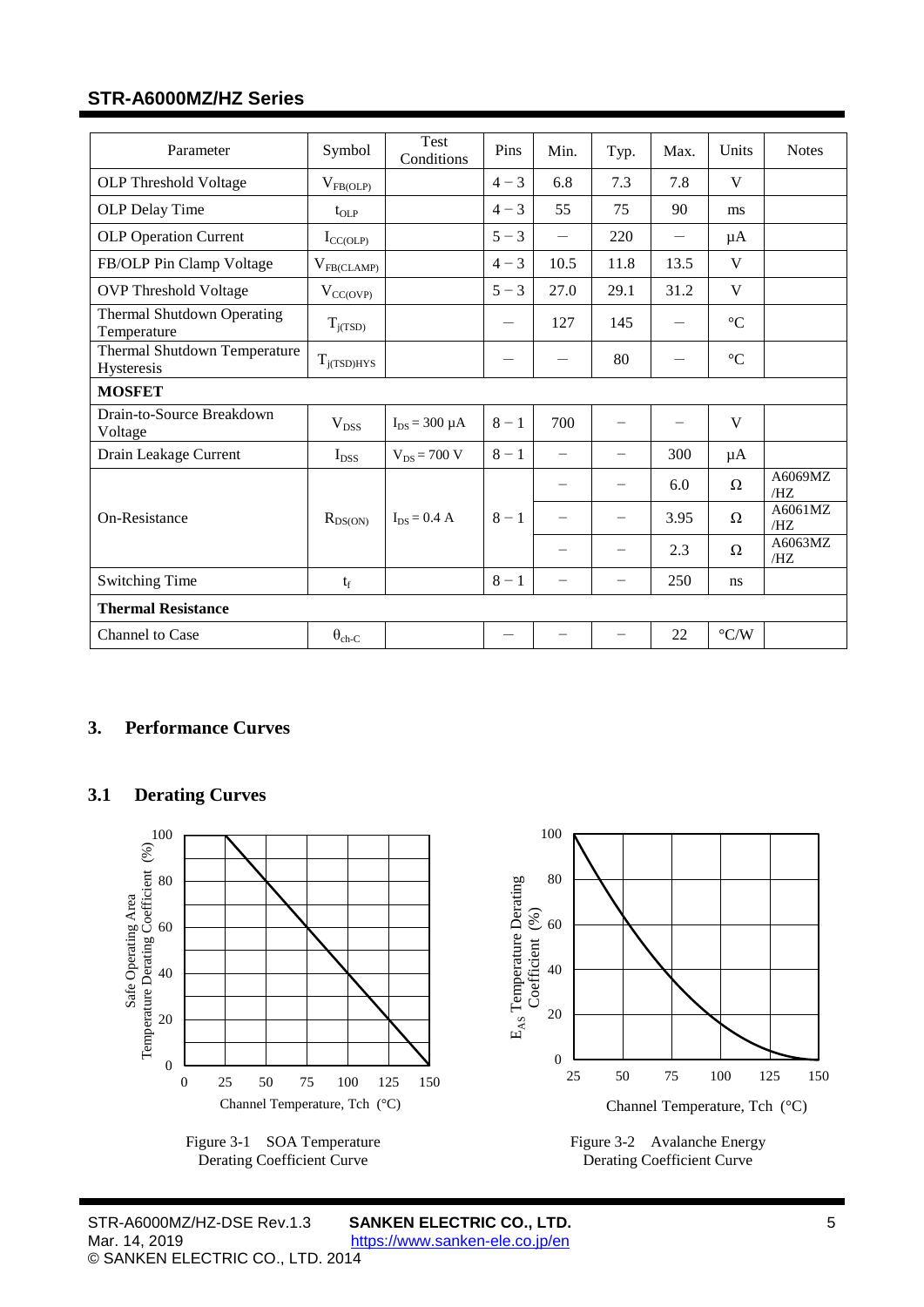### <span id="page-5-0"></span>**3.2 MOSFET Safe Operating Area Curves**

- When the IC is used, the safe operating area curve should be multiplied by the temperature derating coefficient derived from [Figure](#page-4-3) 3-1.
- The broken line in the safe operating area curve is the drain current curve limited by on-resistance.
- $\bullet$  Unless otherwise specified,  $T_A = 25 \degree C$ , Single pulse



### <span id="page-5-1"></span>**3.3 Ambient Temperature versus Power Dissipation Curve**

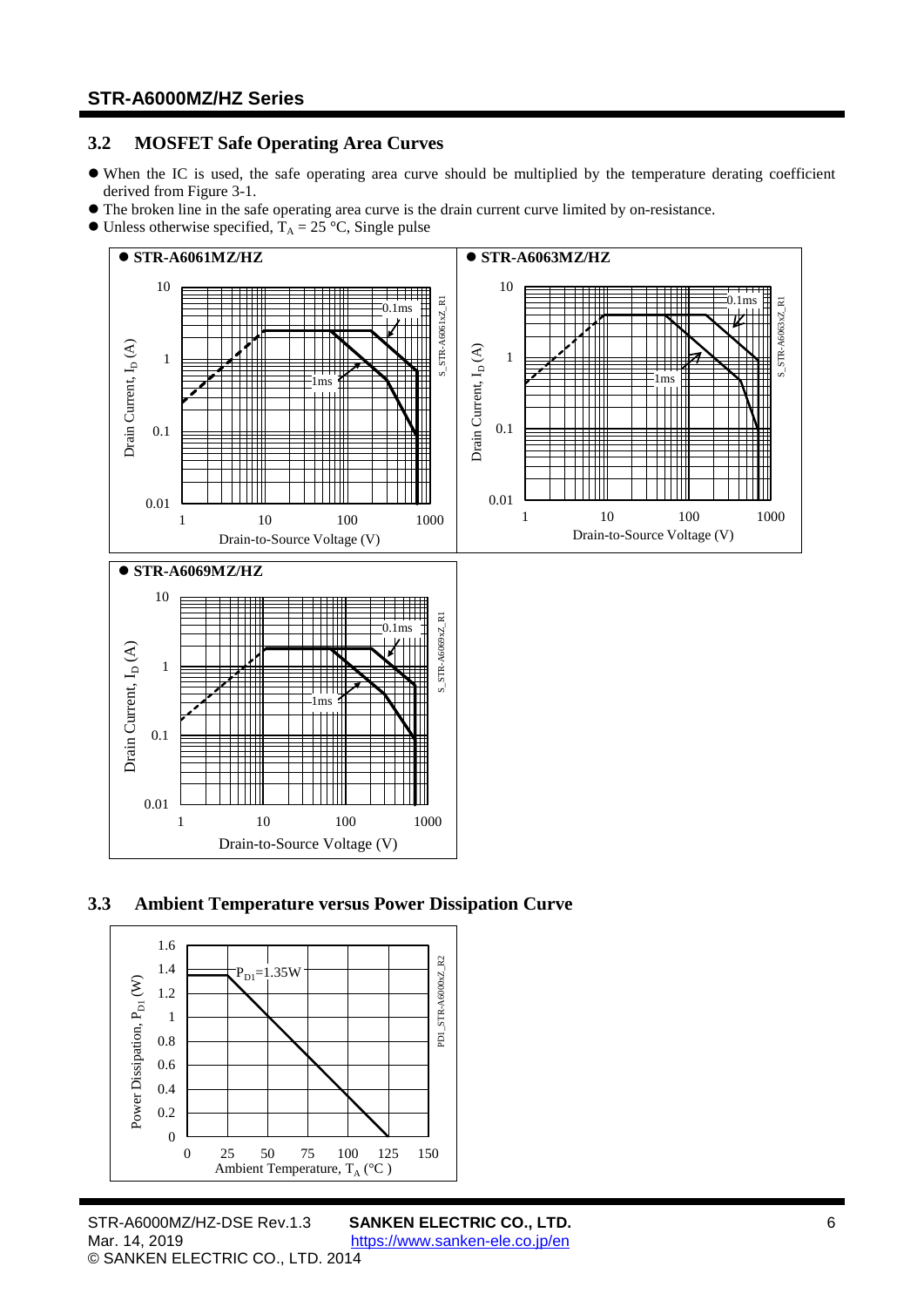## <span id="page-6-0"></span>**3.4 Transient Thermal Resistance Curves**

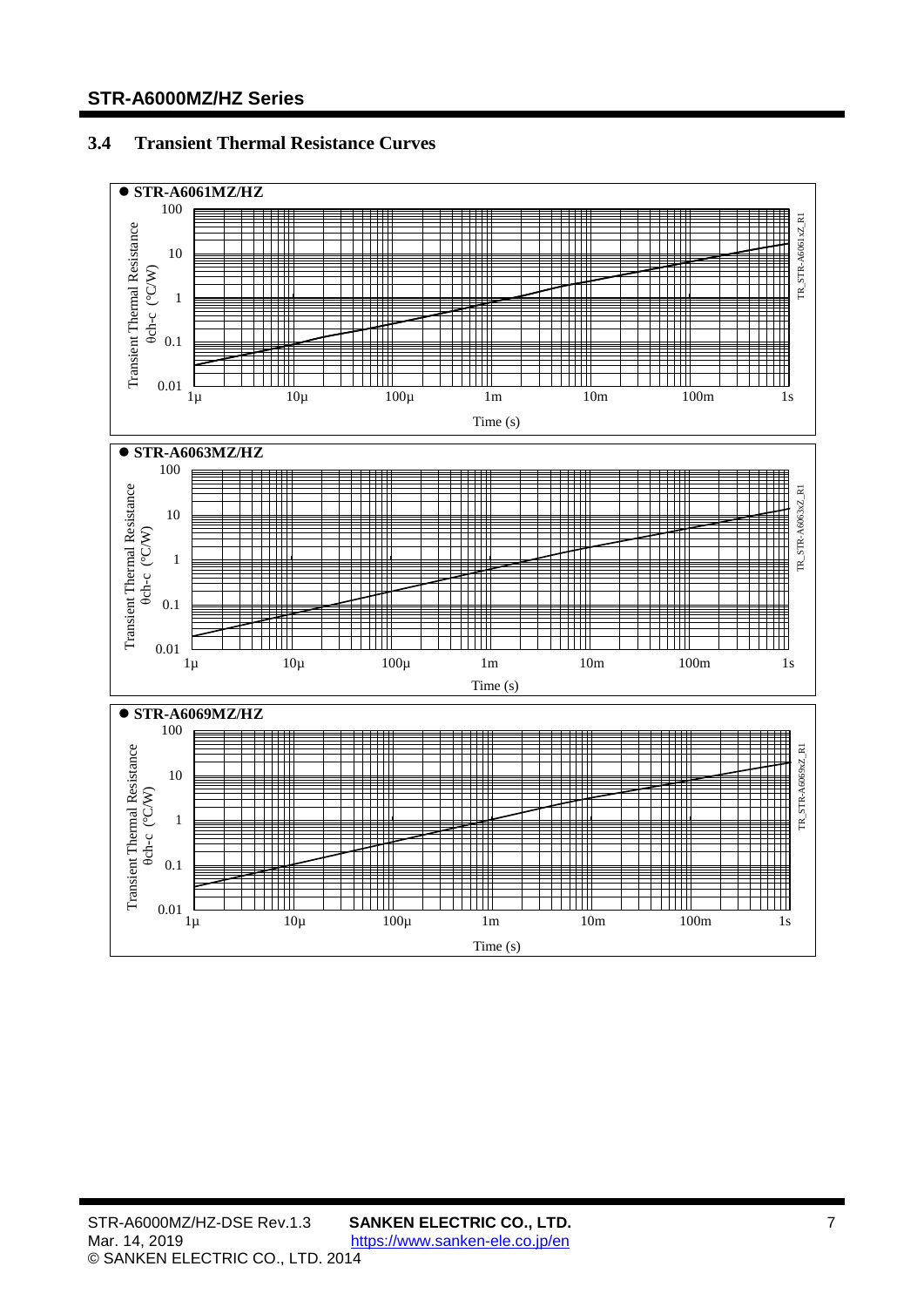## <span id="page-7-0"></span>**4. Block Diagram**



## <span id="page-7-1"></span>**5. Pin Configuration Definitions**

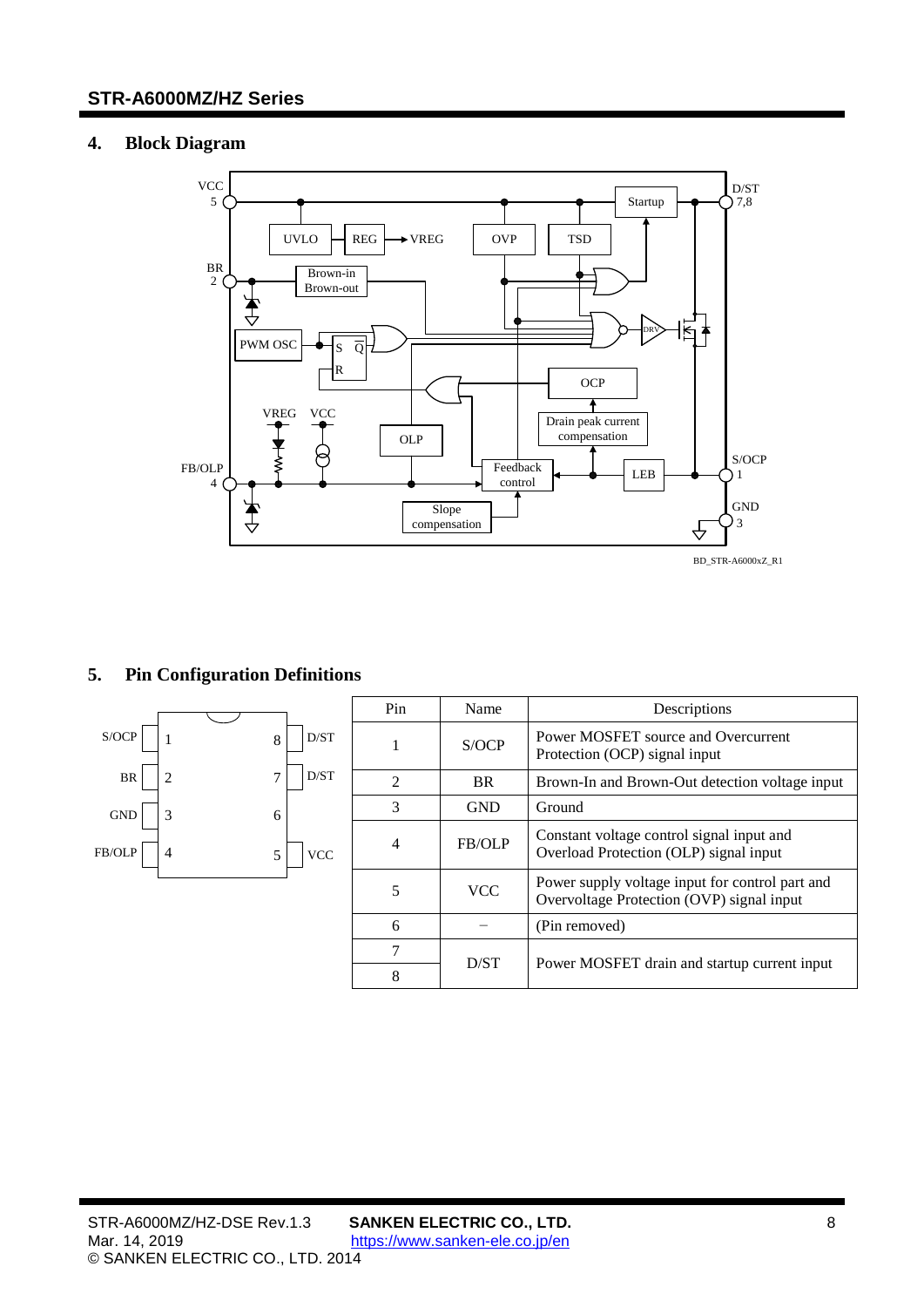## <span id="page-8-0"></span>**6. Typical Application**

- The following drawings show circuits enabled and disabled the Brown-In/Brown-Out Function.
- The PCB traces the D/ST pins should be as wide as possible, in order to enhance thermal dissipation.
- In applications having a power supply specified such that the D/ST pin has large transient surge voltages, a clamp snubber circuit of a capacitor-resistor-diode (CRD) combination should be added on the primary winding P, or a damper snubber circuit of a capacitor (C) or a resistor-capacitor (RC) combination should be added between the D/ST pin and the S/OCP pin.



Figure 6-1 Typical application (enabled Brown-In/Brown-Out Function, DC line detection)



Figure 6-2 Typical application (disabled Brown-In/Brown-Out Function)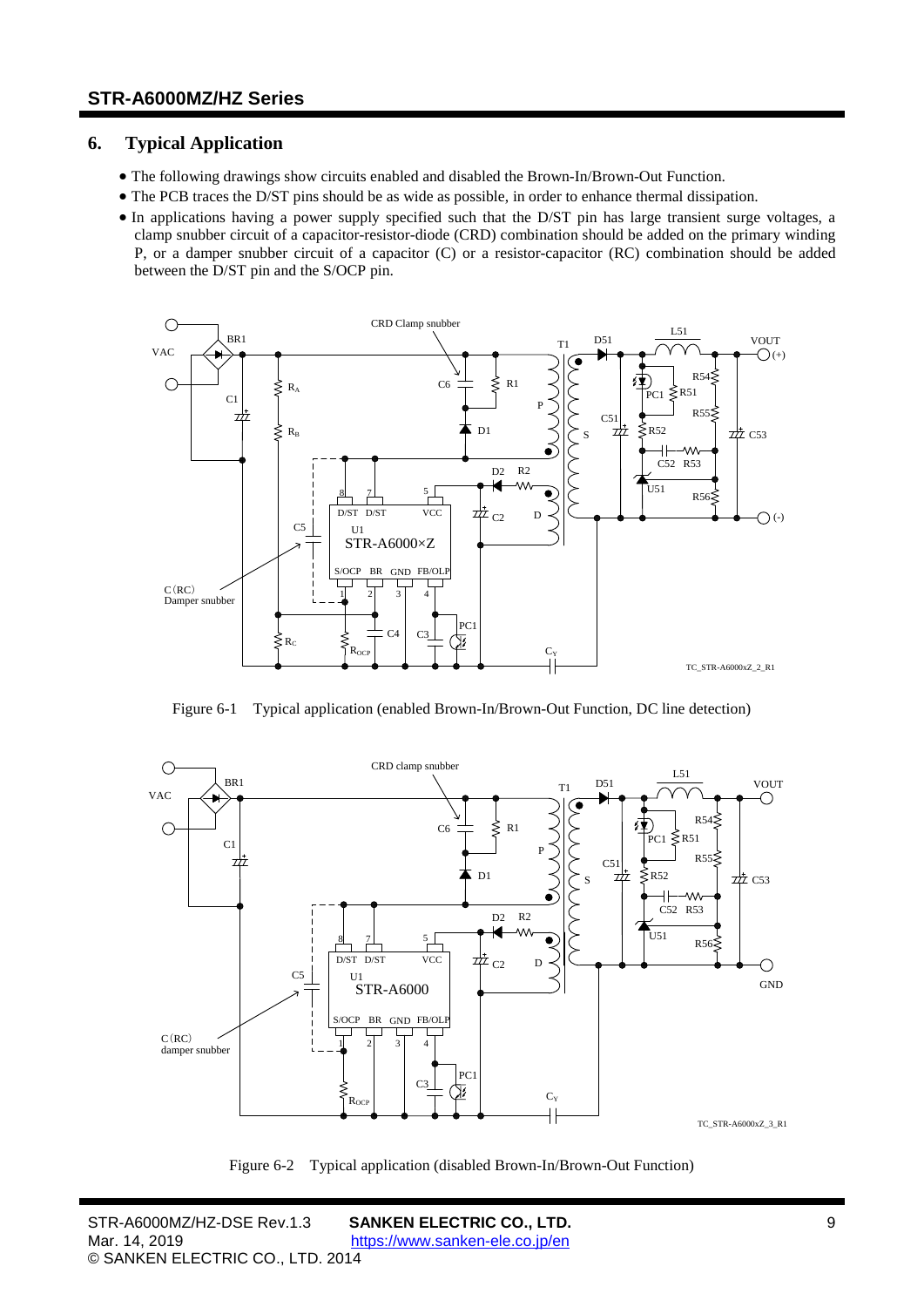## <span id="page-9-0"></span>**7. Physical Dimension**

• DIP8



## **NOTES:**

- 1) Dimension is in millimeters.
- <span id="page-9-1"></span>2) Pb-free. Device composition compliant with the RoHS directive.

## **8. Marking Diagram**

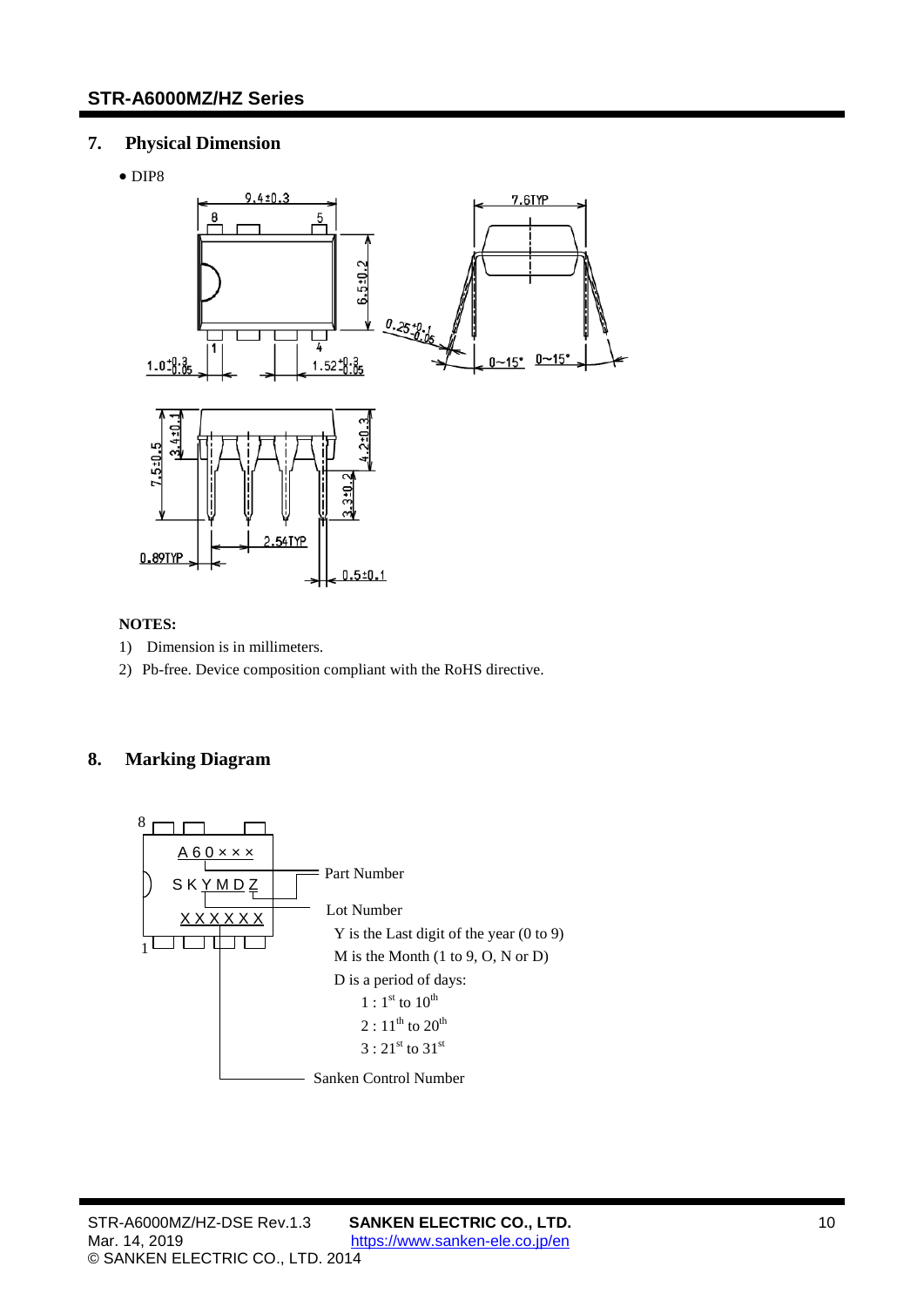### <span id="page-10-0"></span>**9. Operational Description**

- All of the parameter values used in these descriptions are typical values, unless they are specified as minimum or maximum.
- With regard to current direction, "+" indicates sink current (toward the IC) and "–" indicates source current (from the IC).

#### <span id="page-10-1"></span>**9.1 Startup Operation**

[Figure](#page-10-2) 9-1 shows the circuit around the IC.

The IC incorporates the startup circuit. The circuit is connected to the D/ST pin. When the D/ST pin voltage reaches to Startup Circuit Operation Voltage,  $V_{ST(ON)} = 47$  $V_{ST(ON)} = 47$  V, the startup circuit starts operation.

During the startup process, the constant current,  $I_{CC(ST)} = -2.5$  $I_{CC(ST)} = -2.5$  mA, charges C2 at the VCC pin. When the VCC pin voltage increases to  $V_{CC(ON)} = 15.0$  $V_{CC(ON)} = 15.0$  V, the control circuit starts operation. During the IC operation, the voltage rectified the auxiliary winding voltage,  $V_D$ , of [Figure](#page-10-2) 9-1 becomes a power source to the VCC pin. After switching operation begins, the startup circuit turns off automatically so that its current consumption becomes zero.

The approximate value of auxiliary winding voltage is about 15 V to 20 V, taking account of the winding turns of D winding so that VCC pin voltage becomes Equation [\(1\)](#page-10-3) within the specification of input and output voltage variation of power supply.

$$
V_{CC(BIAS)}(max.) < V_{CC} < V_{CC(OVP)}(min.)
$$
  
\n
$$
\Rightarrow 10.5 (V) < V_{CC} < 27.0 (V)
$$
 (1)

The oscillation start timing of the IC depends on Brown-In / Brown-Out Function (refer to Section [9.9\)](#page-13-3).

### **9.1.1 Without Brown-In / Brown-Out Function (BR pin voltage is**   $V_{\text{BR(DIS)}} = 0.6 \text{ V or less}$  $V_{\text{BR(DIS)}} = 0.6 \text{ V or less}$  $V_{\text{BR(DIS)}} = 0.6 \text{ V or less}$

When VCC pin voltage increases to  $V_{CC(ON)}$ , the IC starts switching operation, As shown in [Figure](#page-10-4) 9-2.

The startup time of the IC is determined by C2 capacitor value. The approximate startup time  $t_{START}$ (shown in [Figure](#page-10-4) 9-2) is calculated as follows:

$$
t_{\text{START}} = C2 \times \frac{V_{\text{CC(ON)}} - V_{\text{CC(INT)}}}{|I_{\text{CC(ST)}}|}
$$
 (2)

where,  $t_{START}$  : Startup time of the IC (s)

Figure 9-1 VCC pin peripheral circuit (Without Brown-In / Brown-Out Function)

operation.

VAC

<span id="page-10-2"></span>BR 2

 $U1$   $VCC\frac{5}{7}$ 

D/ST 7, 8

**GNI** 

3

<span id="page-10-3"></span>

 $V_{\text{CC}(\text{INT})}$ : Initial voltage on the VCC pin (V)

**9.1.2 With Brown-In / Brown-Out Function**

BR1

When BR pin voltage is more than  $V_{BR(DIS)} = 0.6$  $V_{BR(DIS)} = 0.6$  V and less than  $V_{BR(IN)} = 5.60$  $V_{BR(IN)} = 5.60$  V, the Bias Assist Function (refer to Section [9.3\)](#page-11-1) is disabled. Thus, VCC pin voltage repeats increasing to  $V_{CC(ON)}$  and decreasing to  $V_{CC(OFF)}$ (shown in [Figure](#page-11-2) 9-3). When the BR pin voltage becomes  $V_{BR(IN)}$  or more, the IC starts switching

 $C<sub>1</sub>$ 

 $V_D$ 

T1

P

D

D2 R2

 $\frac{1}{2}C_2$ 

<span id="page-10-4"></span>Figure 9-2 Startup operation (Without Brown-In / Brown-Out Function)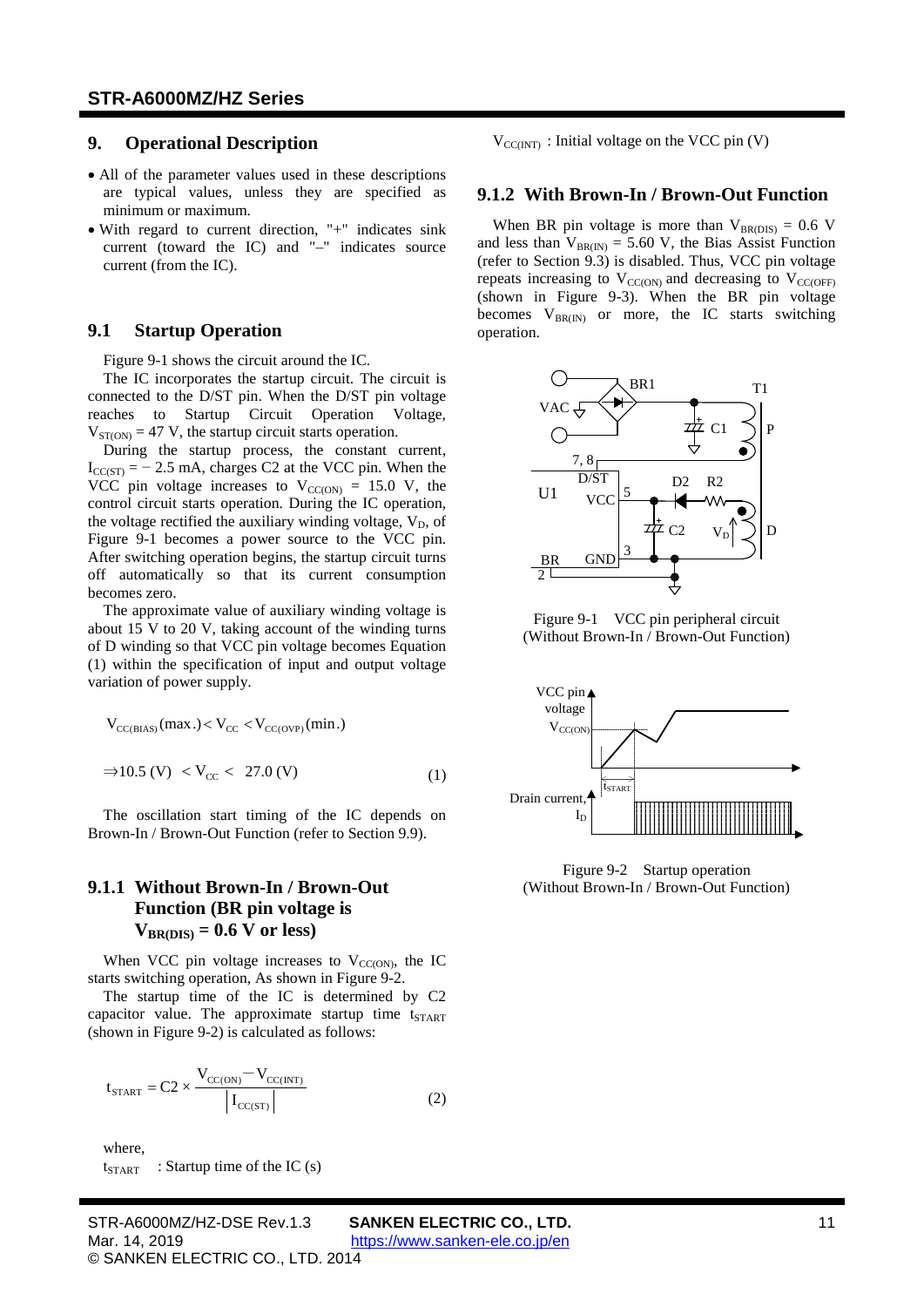

<span id="page-11-2"></span>Figure 9-3 Startup operation (With Brown-In / Brown-Out Function)

#### <span id="page-11-0"></span>**9.2 Undervoltage Lockout (UVLO)**

[Figure](#page-11-3) 9-4 shows the relationship of VCC pin voltage and circuit current  $I_{CC}$ . When the VCC pin voltage decreases to  $V_{\text{CC(OFF)}} = 8.5 \text{ V}$  $V_{\text{CC(OFF)}} = 8.5 \text{ V}$  $V_{\text{CC(OFF)}} = 8.5 \text{ V}$ , the control circuit stops operation by the Undervoltage Lockout (UVLO) circuit, and reverts to the state before startup.



<span id="page-11-3"></span>Figure 9-4 Relationship between VCC pin voltage and  $I_{CC}$ 

#### <span id="page-11-1"></span>**9.3 Bias Assist Function**

By the Bias Assist Function, the startup failure is prevented.

When FB pin voltage is the FB/OLP Pin Oscillation Stop Threshold Voltage,  $V_{FB(OFF)}= 1.16$  $V_{FB(OFF)}= 1.16$  V or less and VCC pin voltage decreases to the Startup Current Biasing Threshold Voltage,  $V_{CC(BIAS)} = 9.6$  $V_{CC(BIAS)} = 9.6$  V, the Bias Assist Function is activated.

When the Bias Assist Function is activated, the VCC pin voltage is kept almost constant voltage,  $V_{CC(BIAS)}$  by providing the startup current,  $I_{CC(ST)}$ , from the startup

circuit. Thus, the VCC pin voltage is kept more than  $V_{CC(OFF)}$ 

Since the startup failure is prevented by the Bias Assist Function, the value of C2 connected to the VCC pin can be small. Thus, the startup time and the response time of the Overvoltage Protection (OVP) become shorter.

The operation of the Bias Assist Function in startup is as follows. It is necessary to check and adjust the startup process based on actual operation in the application, so that poor starting conditions may be avoided.

[Figure 9-5](#page-11-4) shows the VCC pin voltage behavior during the startup period.

After the VCC pin voltage increases to  $V_{CC(ON)} = 15.0$  $V_{CC(ON)} = 15.0$ V at startup, the IC starts the operation. Then circuit current increases and the VCC pin voltage decreases. At the same time, the auxiliary winding voltage,  $V_D$ , increases in proportion to output voltage. These are all balanced to produce the VCC pin voltage.

When the VCC pin voltage is decrease to  $V_{\text{CC(OFF)}} = 8.5$  $V_{\text{CC(OFF)}} = 8.5$  V in startup operation, the IC stops switching operation and a startup failure occurs.

When the output load is light at startup, the output voltage may become more than the target voltage due to the delay of feedback circuit. In this case, the FB pin voltage is decreased by the feedback control. When the FB pin voltage decreases to  $V_{FB(OFF)}$  or less, the IC stops switching operation and the VCC pin voltage decreases. When the VCC pin voltage decreases to  $V_{CC(BIAS)}$ , the Bias Assist Function is activated and the startup failure is prevented.



<span id="page-11-4"></span>Figure 9-5 VCC pin voltage during startup period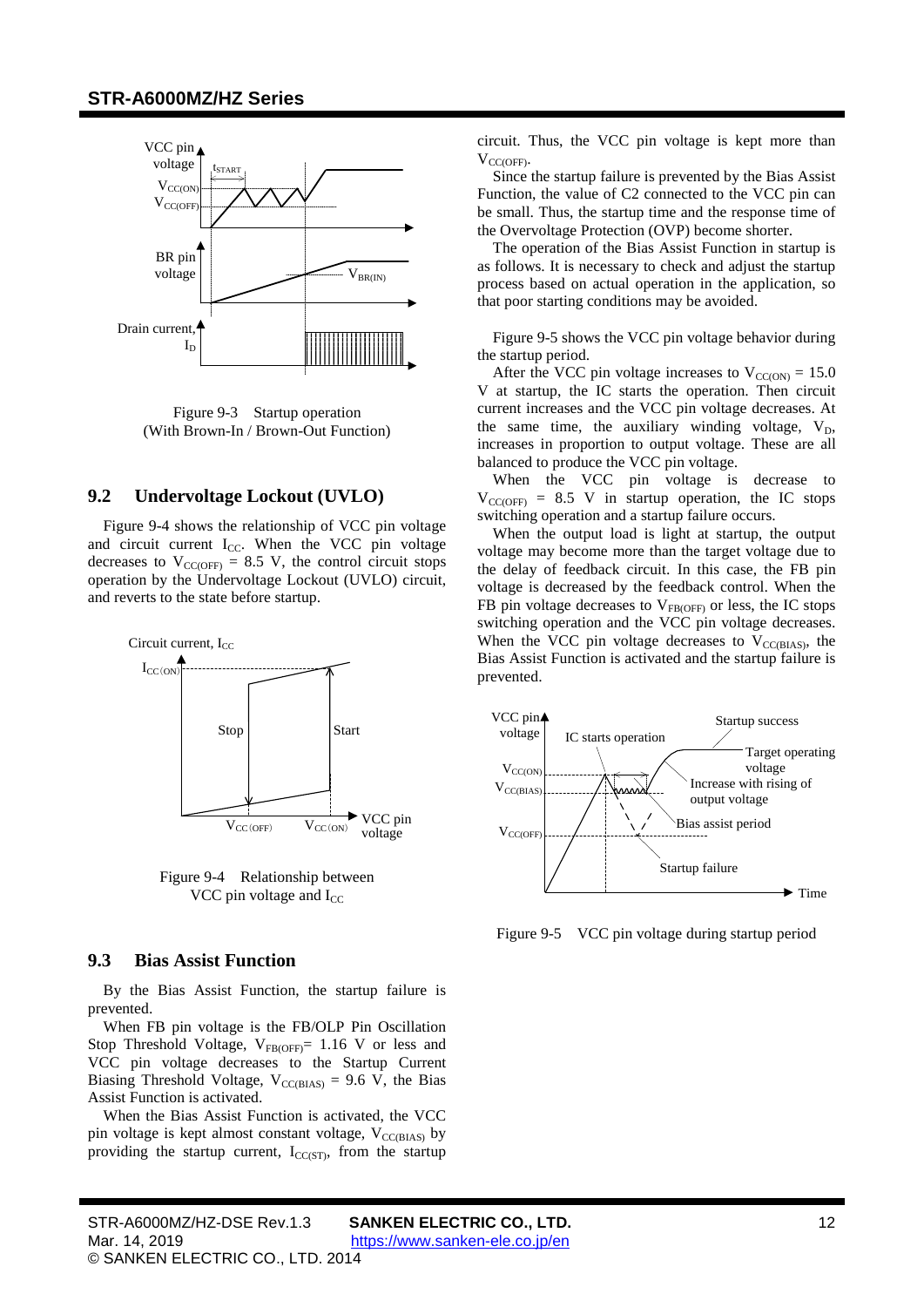### <span id="page-12-0"></span>**9.4 Soft Start Function**

Figure 9-6 shows the behavior of VCC pin voltage and drain current during the startup period.



Figure 9-6  $V_{CC}$  and I<sub>D</sub> behavior during startup

The IC activates the soft start circuitry during the startup period. Soft start time is fixed to around 8.75 ms. during the soft start period, over current threshold is increased step-wisely (7 steps). This function reduces the voltage and the current stress of a power MOSFET and a secondary side rectifier diode.

Since the Leading Edge Blanking Function (refer to Section [9.6\)](#page-13-0) is deactivated during the soft start period, there is the case that ON time is less than the leading edge blanking time,  $t_{BW} = 330$  $t_{BW} = 330$  ns.

After the soft start period, D/ST pin current,  $I_D$ , is limited by the Overcurrent Protection (OCP), until the output voltage increases to the target operating voltage. This period is given as  $t_{\text{LIM}}$ .

In case  $t_{LM}$  is longer than the OLP Delay Time,  $t_{OLP}$ , the output power is limited by the Overload Protection (OLP).

Thus, it is necessary to adjust the value of output capacitor and the turn ratio of auxiliary winding D so that the  $t_{\text{LIM}}$  is less than  $t_{\text{OLP}} = 55$  $t_{\text{OLP}} = 55$  ms (min.).

#### <span id="page-12-1"></span>**9.5 Constant Output Voltage Control**

The IC achieves the constant voltage control of the power supply output by using the current-mode control method, which enhances the response speed and provides the stable operation.

FB/OLP pin voltage is internally added the slope compensation at the feedback control (refer to Section [4.](#page-7-0)Functionnal Block Diagram), and the target voltage,  $V_{SC}$ , is generated. The IC compares the voltage,  $V_{ROCP}$ , of a current detection resistor with the target voltage,  $V_{SC}$ , by the internal FB comparator, and controls the peak value of  $V_{ROCP}$  so that it gets close to  $V_{SC}$ , as shown in Figure 9-7 and Figure 9-8.



Figure 9-7 FB/OLP pin peripheral circuit



Figure 9-8 Drain current,  $I_D$ , and FB comparator operation in steady operation

 $I_D$ 

• Light load conditions

When load conditions become lighter, the output voltage,  $V_{\text{OUT}}$ , increases. Thus, the feedback current from the error amplifier on the secondary-side also increases. The feedback current is sunk at the FB/OLP pin, transferred through a photo-coupler, PC1, and the FB/OLP pin voltage decreases. Thus,  $V_{SC}$  decreases, and the peak value of  $V_{\text{ROCP}}$  is controlled to be low, and the peak drain current of  $I<sub>D</sub>$  decreases.

This control prevents the output voltage from increasing.

• Heavy load conditions

When load conditions become greater, the IC performs the inverse operation to that described above. Thus,  $V_{SC}$  increases and the peak drain current of  $I_D$ increases.

This control prevents the output voltage from decreasing.

In the current mode control method, when the drain current waveform becomes trapezoidal in continuous operating mode, even if the peak current level set by the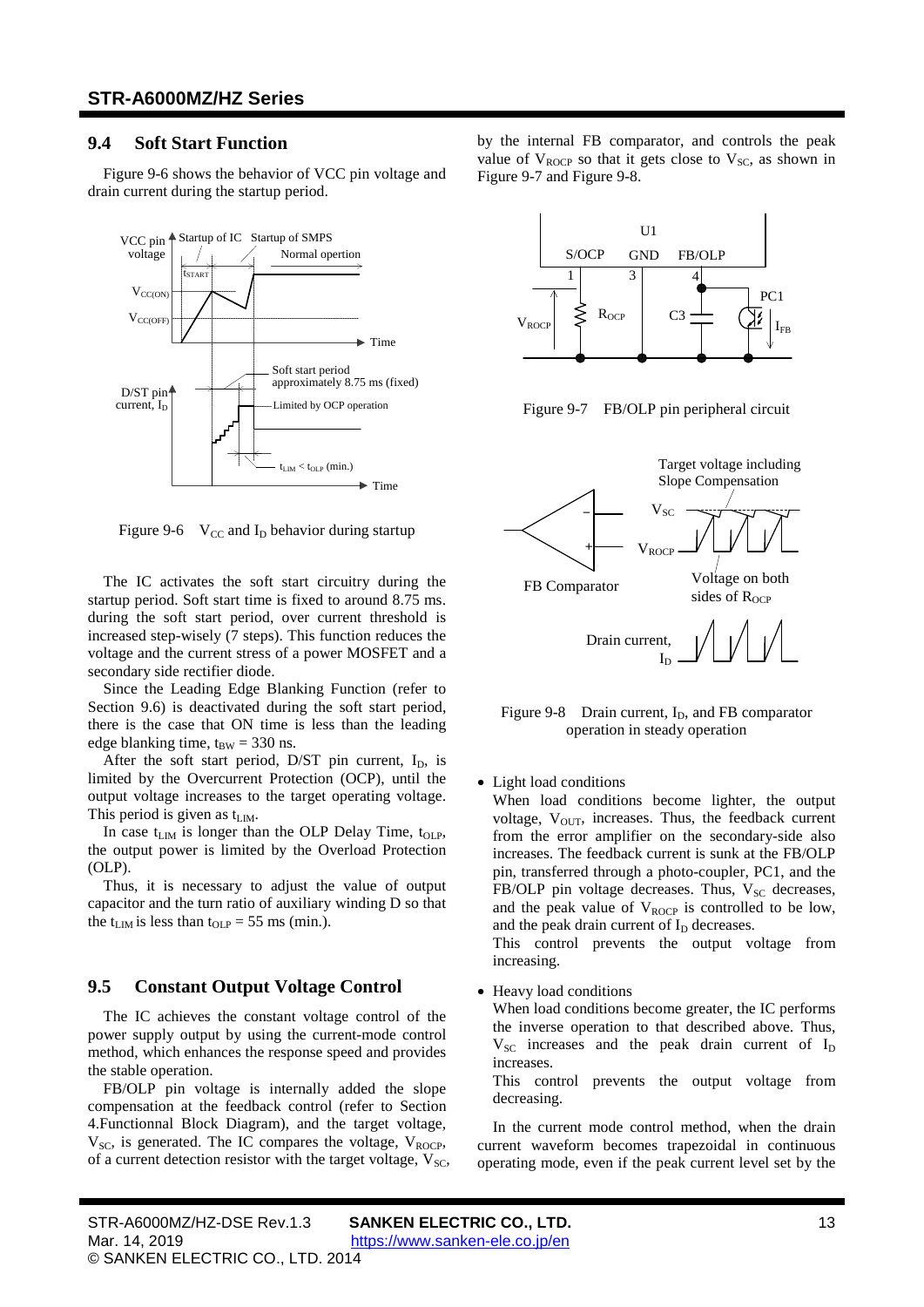target voltage is constant, the on-time fluctuates based on the initial value of the drain current.

This results in the on-time fluctuating in multiples of the fundamental operating frequency as shown in [Figure](#page-13-4) [9-9.](#page-13-4) This is called the subharmonics phenomenon.

In order to avoid this, the IC incorporates the Slope Compensation Function. Because the target voltage is added a down-slope compensation signal, which reduces the peak drain current as the on-duty gets wider relative to the FB/OLP pin signal to compensate  $V_{SC}$ , the subharmonics phenomenon is suppressed.

Even if subharmonic oscillations occur when the IC has some excess supply being out of feedback control, such as during startup and load shorted, this does not affect performance of normal operation.



<span id="page-13-4"></span>Figure 9-9 Drain current,  $I_D$ , waveform in subharmonic oscillation

### <span id="page-13-0"></span>**9.6 Leading Edge Blanking Function**

The constant voltage control of output of the IC uses the peak-current-mode control method.

In the peak-current-mode control method, there is a case that a power MOSFET turns off due to unexpected response of the FB comparator or Overcurrent Protection circuit (OCP) to the steep surge current in turning on the power MOSFET.

In order to prevent this response to the surge voltage in turning-on the power MOSFET, the Leading Edge Blanking Time,  $t_{BW} = 330$  $t_{BW} = 330$  ns is built-in. During  $t_{BW}$ , the OCP threshold voltage becomes  $V_{OCP(LEB)} = 1.69$  $V_{OCP(LEB)} = 1.69$  V in order not to respond to the turn-on drain current surge (refer to Section [9.10\)](#page-15-0).

### <span id="page-13-1"></span>**9.7 Random Switching Function**

The IC modulates its switching frequency randomly by superposing the modulating frequency on  $f_{\rm OSC(AVG)}$  in normal operation. This function reduces the conduction noise compared to others without this function, and simplifies noise filtering of the input lines of power supply.

#### <span id="page-13-2"></span>**9.8 Automatic Standby Mode Function**

Automatic standby mode is activated automatically when FB/OLP pin voltage decreases to  $V_{FB(OFF)} = 1.16$  $V_{FB(OFF)} = 1.16$  V.

The operation mode becomes burst oscillation, as shown in [Figure](#page-13-5) 9-10. Burst oscillation mode reduces switching losses and improves power supply efficiency because of periodic non-switching intervals.

Generally, to improve efficiency under light load conditions, the frequency of the burst oscillation mode becomes just a few kilohertz. Because the IC suppresses the peak drain current well during burst oscillation mode, audible noises can be reduced.

If the VCC pin voltage decreases to  $V_{CCBIAS} = 9.6$  $V_{CCBIAS} = 9.6$  V during the transition to the burst oscillation mode, the Bias Assist Function is activated and stabilizes the Standby mode operation, because  $I_{CC(ST)}$  is provided to the VCC pin so that the VCC pin voltage does not decrease to  $V_{CC(OFF)}$ .

However, if the Bias Assist Function is always activated during steady-state operation including standby mode, the power loss increases. Therefore, the VCC pin voltage should be more than  $V_{CC(BIAS)}$ , for example, by adjusting the turns ratio of the auxiliary winding and secondary winding and/or reducing the value of R2 (refer to Section [10.1\)](#page-18-1).



<span id="page-13-5"></span>Figure 9-10 Auto Standby mode timing

#### <span id="page-13-3"></span>**9.9 Brown-In and Brown-Out Function**

This function stops switching operation when it detects low input line voltage, and thus prevents excessive input current and overheating.

This function turns on and off switching operation according to BR pin voltage detecting the AC input voltage. When the BR pin voltage becomes more than  $V_{BR(DIS)} = 0.6$  $V_{BR(DIS)} = 0.6$  V, this function is activated.

Figure 9-11 shows waveforms of the BR pin voltage and the drain currnet.

Even if the IC is in the operating state that the VCC pin voltage is  $V_{CC(OFF)}$  or more, when the AC input voltage decreases from steady-state and the BR pin voltage falls to  $V_{BR(OUT)} = 4.80$  $V_{BR(OUT)} = 4.80$  V or less for the OLP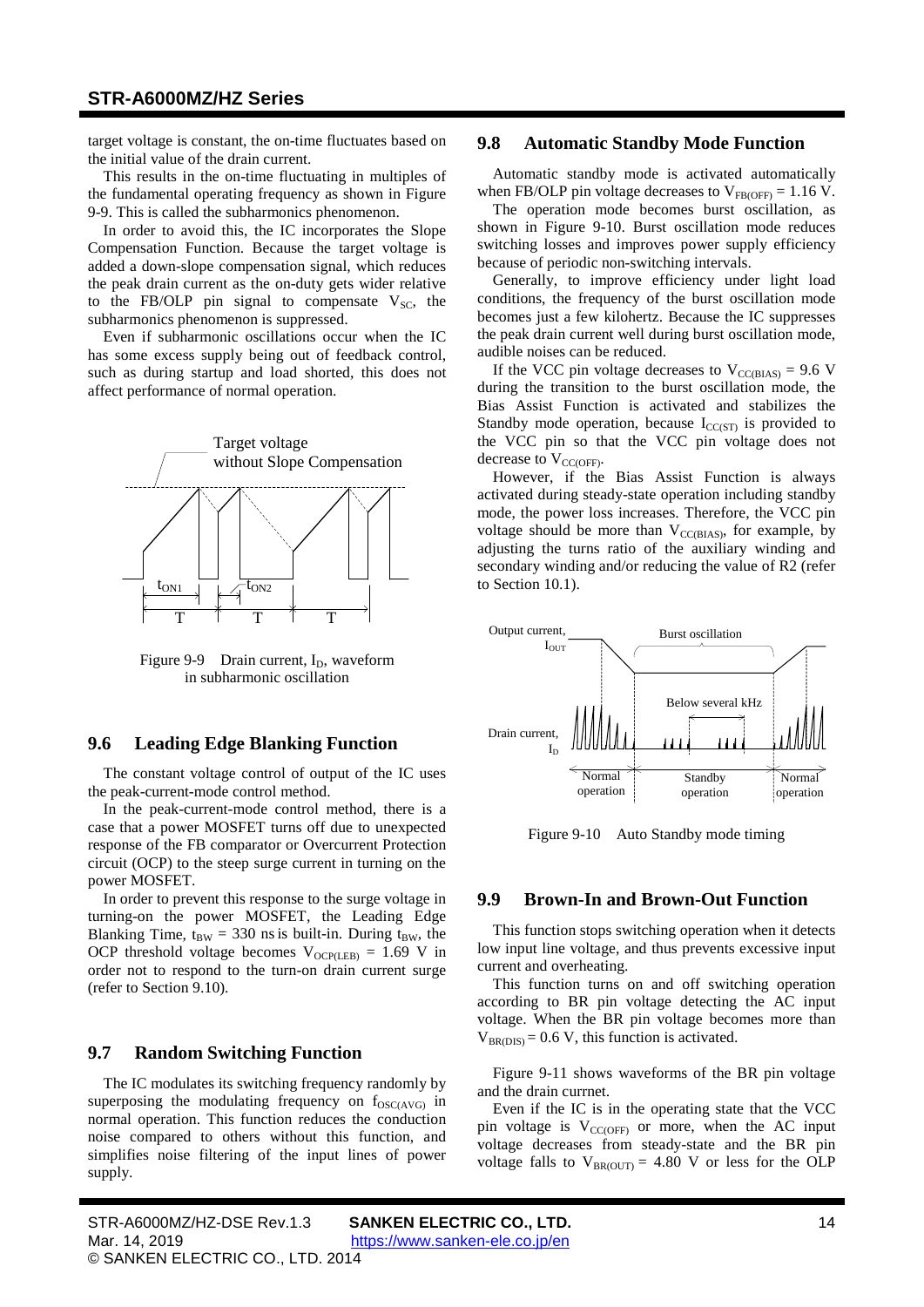Delay Time,  $t_{OLP} = 75$  $t_{OLP} = 75$  ms, the IC stops switching operation.

When the AC input voltage increases and the BR pin voltage reaches  $V_{BR(IN)} = 5.60$  $V_{BR(IN)} = 5.60$  V or more in the operating state that VCC pin voltage is  $V_{CC(OFF)}$  or more, the IC starts switching operation.

When the Brown-In and Brown-Out Function is unnecessary, connect the BR pin trace to the GND pin trace so that the BR pin voltage is  $V_{BR(DIS)}$  or less.



Figure 9-11 BR pin voltage and drain current waveforms

There are two types of detection method as follows:

#### **9.9.1 DC Line Detection**

Figure 9-12 shows the BR pin peripheral circuit of DC line detection. There is a ripple voltage on C1 occurring at a half period of AC cycle. In order to detect each peak of the ripple voltage, the time constant of  $R<sub>C</sub>$  and C4 should be shorter than a half period of AC cycle.

Since the cycle of the ripple voltage is shorter than  $t_{OLP}$ , the switching operation does not stop when only the bottom part of the ripple voltage becomes lower than  $V_{\text{BR(OUT)}}$ .

Thus it minimizes the influence of load conditions on the voltage detection.

The components around the BR pin:

- $R_A$  and  $R_B$  are a few megohms. Because of high voltage applied and high resistance, it is recommended to select a resistor designed against electromigration or use a combination of resistors in series for that to reduce each applied voltage, according to the requirement of the application.
- $\cdot$  R<sub>C</sub> is a few hundred kilohms
- ・ C4 is 470 pF to 2200 pF for high frequency noise reduction



Figure 9-12 DC line detection

Neglecting the effect of both input resistance and forward voltage of rectifier diode, the reference value of C1 voltage when the Brown-In and Brown-Out Function is activated is calculated as follows:

$$
V_{DC(OP)} = V_{BR(TH)} \times \left(1 + \frac{R_A + R_B}{R_C}\right)
$$
 (3)

where,

- $V_{DC(OP)}$ : C1 voltage when the Brown-In and Brown-Out Function is activated
- <span id="page-14-0"></span> $V_{BR(TH)}$ : Any one of threshold voltage of the BR pin (se[e Table 9-1\)](#page-14-0)

| Table 9-1 |  | BR pin threshold voltage |  |
|-----------|--|--------------------------|--|
|-----------|--|--------------------------|--|

| Parameter                          | Symbol            | Value<br>(Tvp.) |
|------------------------------------|-------------------|-----------------|
| Brown-In Threshold Voltage         | $V_{BR(IN)}$      | 5.60 V          |
| <b>Brown-Out Threshold Voltage</b> | $\rm V_{BR(OUT)}$ | 4.80 V          |

 $V_{DC(OP)}$  can be expressed as the effective value of AC input voltage using Equation [\(4\).](#page-14-1)

<span id="page-14-1"></span>
$$
V_{AC(OP)RMS} = \frac{1}{\sqrt{2}} \times V_{DC(OP)} \tag{4}
$$

 $R_A$ ,  $R_B$ ,  $R_C$  and C4 should be selected based on actual operation in the application.

#### **9.9.2 AC Line Detection**

[Figure](#page-15-1) 9-13 shows the BR pin peripheral circuit of AC line detection. In order to detect the AC input voltage, the time constant of  $R_C$  and C4 should be longer than the period of AC cycle. Thus the response of the BR pin detection becomes slow compared with the DC line detection. This method detects the AC input voltage, and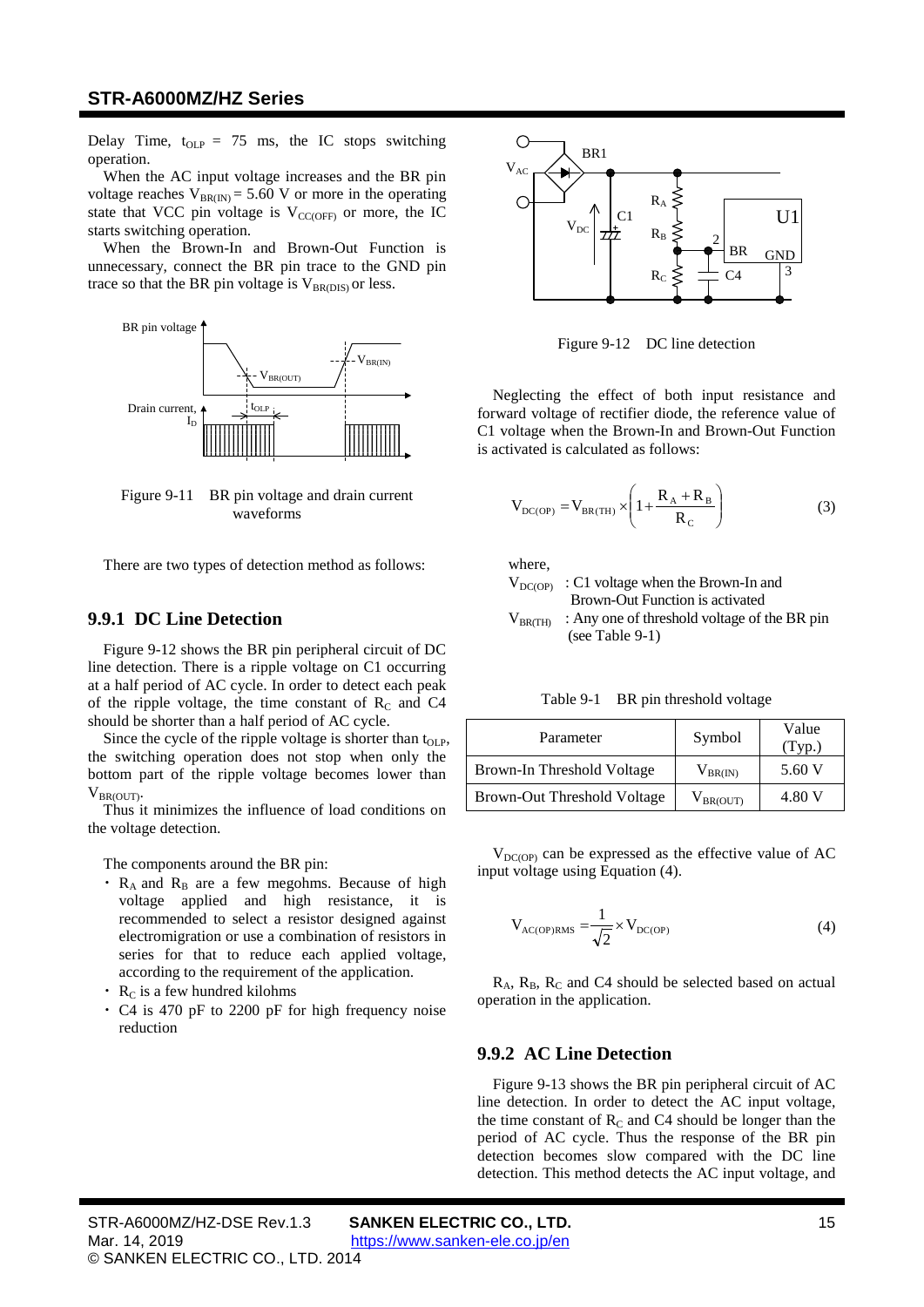thus it minimizes the influence from load conditions. Also, this method is free of influence from C1 charging and discharging time.



Figure 9-13 AC line detection

<span id="page-15-1"></span>The components around the BR pin:

- $\cdot$  R<sub>A</sub> and R<sub>B</sub> are a few megohms. Because of high voltage applied and high resistance, it is recommended to select a resistor designed against electromigration or use a combination of resistors in series for that to reduce each applied voltage, according to the requirement of the application.
- $\cdot$  R<sub>C</sub> is a few hundred kilohms
- $R<sub>S</sub>$  must be adjusted so that the BR pin voltage is more than  $V_{BR(DIS)} = 0.6$  $V_{BR(DIS)} = 0.6$  V when the VCC pin voltage is  $V_{\text{CC(OFF)}} = 8.5$  $V_{\text{CC(OFF)}} = 8.5$  V
- C4 is 0.22  $\mu$ F to 1  $\mu$ F for averaging AC input voltage and high frequency noise reduction

Neglecting the effect of input resistance is zero, the reference effective value of AC input voltage when the Brown-In and Brown-Out Function is activated is calculated as follows:

$$
V_{AC(OP)RMS} = \frac{\pi}{\sqrt{2}} \times V_{BR(TH)} \times \left(1 + \frac{R_A + R_B}{R_C}\right)
$$
 (5)

where,

- $V_{\text{AC}(\text{OP})RMS}$ : The effective value of AC input voltage when the Brown-In and Brown-Out Function is activated
- $V_{BR(TH)}$  : Any one of threshold voltage of the BR pin (see [Table 9-1\)](#page-14-0)

<span id="page-15-0"></span> $R_A$ ,  $R_B$ ,  $R_C$  and C4 should be selected based on actual operation in the application.

### **9.10 Overcurrent Protection (OCP)**

Overcurrent Protection (OCP) detects each drain peak current level of a power MOSFET on pulse-by-pulse basis, and limits the output power when the current level reaches to OCP threshold voltage.

During the Leading Edge Blanking Time, the OCP

threshold voltage becomes  $V_{OCP(LEB)} = 1.69$  $V_{OCP(LEB)} = 1.69$  V which is higher than the normal OCP threshold voltage as shown in Figure 9-14. Changing to this threshold voltage prevents the IC from responding to the surge voltage in turning-on the power MOSFET. This function operates as protection at the condition such as output windings shorted or unusual withstand voltage of secondary-side rectifier diodes.

When the power MOSFET turns on, the surge voltage width of the S/OCP pin should be less than  $t_{BW}$ , as shown in Figure 9-14. In order to prevent surge voltage, pay extra attention to  $R_{OCP}$  trace layout (refer to Section [10.2\)](#page-19-0).

In addition, if a C (RC) damper snubber o[f Figure](#page-15-2) 9-15 is used, reduce the capacitor value of damper snubber.



Figure 9-14 S/OCP pin voltage



Figure 9-15 Damper snubber

#### <span id="page-15-2"></span>**< Input Compensation Function >**

ICs with PWM control usually have some propagation delay time. The steeper the slope of the actual drain current at a high AC input voltage is, the larger the detection voltage of actual drain peak current is, compared to  $V_{OCP}$ . Thus, the peak current has some variation depending on the AC input voltage in OCP state. In order to reduce the variation of peak current in OCP state, the IC incorporates a built-in Input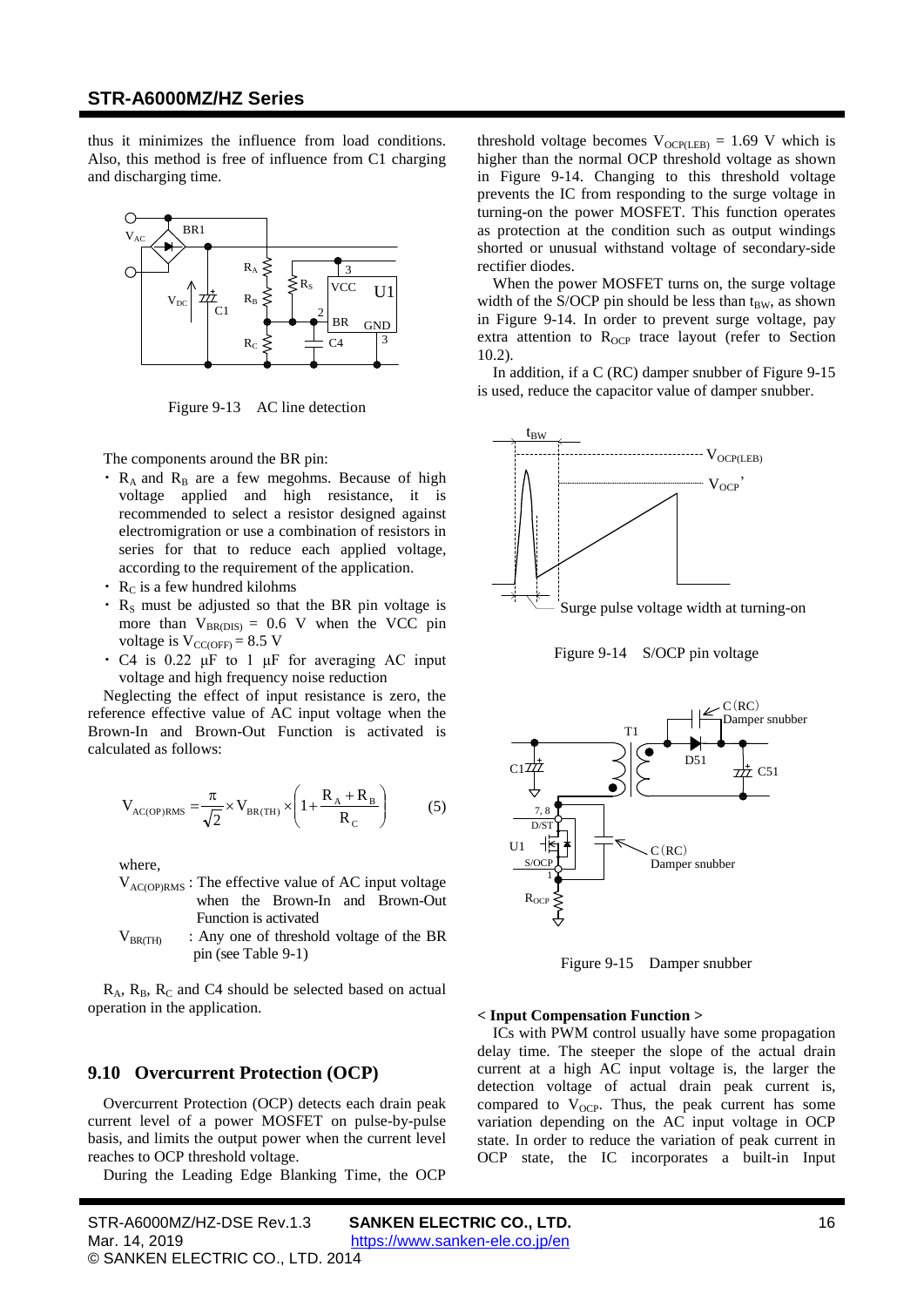Compensation Function. The Input Compensation Function is the function of correction of the OCP threshold voltage depending with AC input voltage, as shown in [Figure](#page-16-1) 9-16.

When AC input voltage is low (ON Duty is broad), the OCP threshold voltage is controlled to become high. The difference of peak drain current become small compared with the case where the AC input voltage is high (ON Duty is narrow).



<span id="page-16-1"></span>Figure 9-16 Relationship between ON Duty and Drain Current Limit after compensation

The compensation signal depends on ON Duty. The relation between the ON Duty and the OCP threshold voltage after compensation  $V_{OCP}$  is expressed as Equation [\(6\).](#page-16-2) When ON Duty is broader than [36](#page-3-14) %, the  $V_{OCP}$ ' becomes a constant value  $V_{OCP(H)} = 0.888$  $V_{OCP(H)} = 0.888$  V

$$
V_{OCP} = V_{OCP(L)} + DPC \times ONTime
$$
  
= 
$$
V_{OCP(L)} + DPC \times \frac{ONDuty}{f_{OSC(AVG)}}
$$
 (6)

where,

 $V_{OCP(I)}$ : OCP Threshold Voltage at Zero ON Duty (V) DPC: OCP Compensation Coefficient (mV/μs) ONTime: On-time of a power MOSFET (μs) ONDuty: On duty of a power MOSFET (%)  $f_{\rm OSC(AVG)}$ : Average PWM Switching Frequency (kHz)

### <span id="page-16-0"></span>**9.11 Overload Protection (OLP)**

[Figure](#page-16-3) 9-17 shows the FB/OLP pin peripheral circuit, and [Figure](#page-16-4) 9-18 shows each waveform for Overload Protection (OLP) operation.

When the peak drain current of  $I_D$  is limited by Overcurrent Protection operation, the output voltage,  $V<sub>OUT</sub>$ , decreases and the feedback current from the secondary photo-coupler becomes zero. Thus, the feedback current, IFB, charges C3 connected to the FB/OLP pin and FB/OLP pin voltage increases. When the FB/OLP pin voltage increases to  $V_{FB(OLP)} = 7.3$  $V_{FB(OLP)} = 7.3$  V or more for the OLP delay time,  $t_{OLP} = 75$  $t_{OLP} = 75$  ms or more, the OLP is activated, the IC stops switching operation.

During OLP operation, the Bias Assist Function is disabled. Thus, VCC pin voltage decreases to  $V_{CC(OFF)}$ , the control circuit stops operation. After that, the IC reverts to the initial state by UVLO circuit, and the IC starts operation when the VCC pin voltage increases to  $V_{CC(ON)}$  by startup current. Thus, the intermittent operation by UVLO is repeated in OLP state.

This intermittent operation reduces the stress of parts such as a power MOSFET and a secondary side rectifier diode. In addition, this operation reduces power consumption because the switching period in this intermittent operation is short compared with oscillation stop period. When the abnormal condition is removed, the IC returns to normal operation automatically.



<span id="page-16-3"></span>Figure 9-17 FB/OLP pin peripheral circuit

<span id="page-16-2"></span>

<span id="page-16-4"></span>Figure 9-18 OLP operational waveforms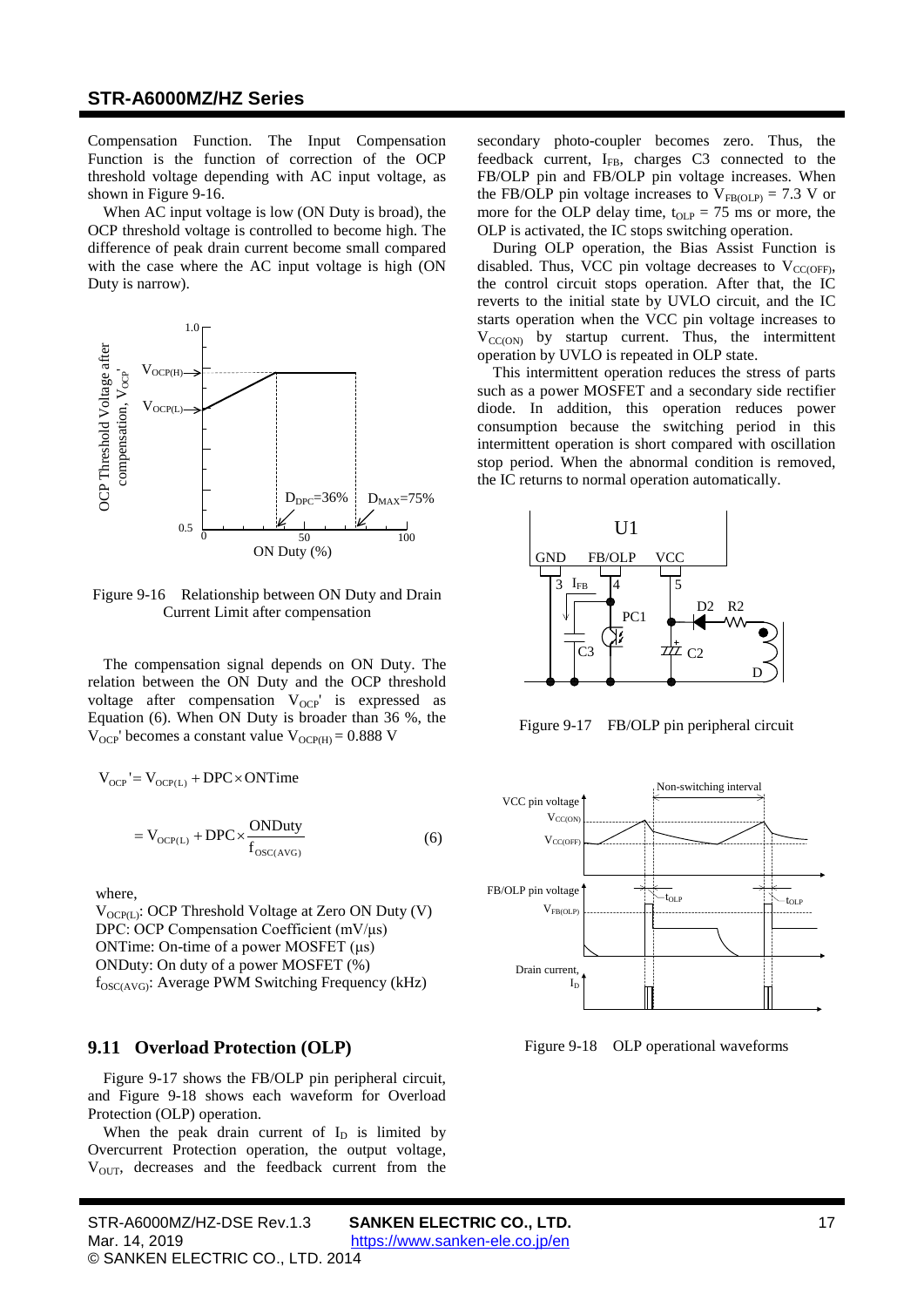#### <span id="page-17-0"></span>**9.12 Overvoltage Protection (OVP)**

When the voltage between the VCC pin and the GND pin increases to  $V_{CC(OVP)} = 29.1$  $V_{CC(OVP)} = 29.1$  V or more, Overvoltage Protection (OVP) is activated and the IC stops switching operation.

During OVP operation, the Bias Assist Function is disabled, the intermittent operation by UVLO is repeated (refer to Section [9.11\)](#page-16-0). When the fault condition is removed, the IC returns to normal operation automatically (refer to [Figure](#page-17-2) 9-19). When VCC pin voltage is provided by using auxiliary winding of transformer, the overvoltage conditions such as output voltage detection circuit open can be detected because the VCC pin voltage is proportional to output voltage. The approximate value of output voltage  $V_{\text{OUT(OVP)}}$  in OVP condition is calculated by using Equation [\(7\).](#page-17-3)

$$
V_{\text{OUT(OVP)}} = \frac{V_{\text{OUT}(NORMAL)}}{V_{\text{CC}(NORMAL)}} \times 29.1(V)
$$
 (7)

where,

 $V_{\text{OUT/NORMAL}}$ : Output voltage in normal operation  $V_{\text{CC/NORMAL}}$ : VCC pin voltage in normal operation



<span id="page-17-2"></span>Figure 9-19 OVP operational waveforms

### <span id="page-17-1"></span>**9.13 Thermal Shutdown (TSD)**

[Figure](#page-17-4) 9-20 shows the Thermal Shutdown (TSD) operational waveforms.

When the temperature of control circuit increases to  $T_{i(TSD)} = 145$  $T_{i(TSD)} = 145$  °C or more, TSD is activated, and the IC stops switching operation. After that, VCC pin voltage decreases. When the VCC pin voltage decreases to  $V_{CC(BIAS)}$ , the Bias Assist Function is activated and the VCC pin voltage is kept to over the  $V_{CC(OFF)}$ .

When the temperature reduces to less than T<sub>j(TSD)</sub> $-T$ <sub>j(TSD)HYS</sub>, the Bias Assist Function is disabled and the VCC pin voltage decreases to  $V_{CC(OFF)}$ . At that time, the IC stops operation by the UVLO circuit and reverts to the state before startup. After that, the startup circuit is activated, the VCC pin voltage increases to  $V_{CC(ON)}$ , and the IC starts switching operation again. In this way, the intermittent operation by TSD and UVLO is repeated while there is an excess thermal condition.

When the fault condition is removed, the IC returns to normal operation automatically.



<span id="page-17-4"></span><span id="page-17-3"></span>Figure 9-20 TSD operational waveforms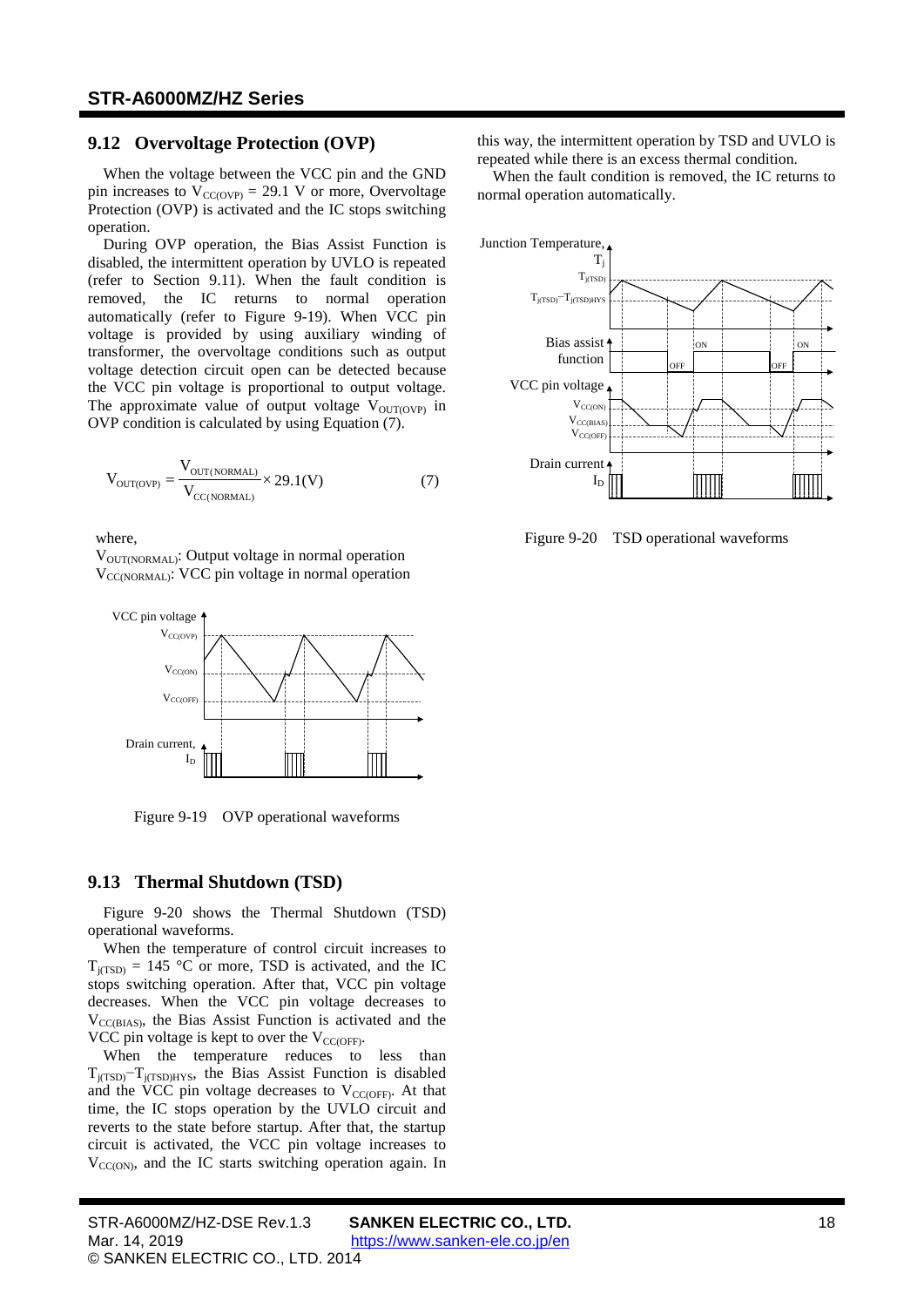## <span id="page-18-1"></span><span id="page-18-0"></span>**10. Design Notes**

### **10.1 External Components**

Take care to use properly rated, including derating as necessary and proper type of components.

#### • **Input and Output Electrolytic Capacitor**

Apply proper derating to ripple current, voltage, and temperature rise. Use of high ripple current and low impedance types, designed for switch mode power supplies, is recommended.

#### • **S/OCP Pin Peripheral Circuit**

In [Figure](#page-18-2) 10-1,  $R_{OCP}$  is the resistor for the current detection. A high frequency switching current flows to  $R<sub>OCP</sub>$ , and may cause poor operation if a high inductance resistor is used. Choose a low inductance and high surge-tolerant type.



Figure 10-1 The IC peripheral circuit

#### <span id="page-18-2"></span>• **BR pin peripheral circuit**

Because  $R_A$  and  $R_B$  (see [Figure](#page-18-2) 10-1) are applied high voltage and are high resistance, the following should be considered according to the requirement of the application:

- Select a resistor designed against electromigration, or
- Use a combination of resistors in series for that to reduce each applied voltage

See Section [9.9](#page-13-3) about the AC input voltage detection function and the components around the BR pin.

#### • **FB/OLP Pin Peripheral Circuit**

C3 (see [Figure](#page-18-2) 10-1) is for high frequency noise rejection and phase compensation, and should be connected close to the FB/OLP pin and the GND pin. The value of C3 is recommended to be about 2200 pF to 0.01 µF, and should be selected based on actual

operation in the application.

#### • **VCC Pin Peripheral Circuit**

The value of C2 is generally recommended to be 10 µF to 47 μF (refer to Section [9.1](#page-10-1) [Startup Operation,](#page-10-1) because the startup time is determined by the value of C2).

In actual power supply circuits, there are cases in which VCC pin voltage fluctuates in proportion to the output current,  $I_{OUT}$  (see [Figure](#page-18-3) 10-2), and the Overvoltage Protection (OVP) on the VCC pin may be activated. This happens because C2 is charged to a peak voltage on the auxiliary winding D, which is caused by the transient surge voltage coupled from the primary winding when a power MOSFET turns off.

For alleviating C2 peak charging, it is effective to add some value R2, of several tenths of ohms to several ohms, in series with D2 (see [Figure](#page-18-2) 10-1). The optimal value of R2 should be determined using a transformer matching what will be used in the actual application, because the variation of the auxiliary winding voltage is affected by the transformer structural design.



<span id="page-18-3"></span>Figure 10-2 Variation of VCC pin voltage and power

### • **Snubber Circuit**

If the surge voltage of  $V_{DS}$  is large, the circuit should be added as follows (see [Figure](#page-18-2) 10-1);

- ・ A clamp snubber circuit of a capacitor-resistordiode (CRD) combination should be added on the primary winding P.
- ・ A damper snubber circuit of a capacitor (C) or a resistor-capacitor (RC) combination should be added between the D/ST pin and the S/GND pin. When the damper snubber circuit is added, this components should be connected near the D/ST pin and the S/OCP pin.

#### • **Phase Compensation**

A typical phase compensation circuit with a secondary shunt regulator (U51) is shown in [Figure](#page-19-1) 10-3.

C52 and R53 are for phase compensation. The value of C52 and R53 are recommended to be around 0.047μF to  $0.47\mu$ F and  $4.7\ \text{k}\Omega$  to  $470\ \text{k}\Omega$ , respectively. They should be selected based on actual operation in the application.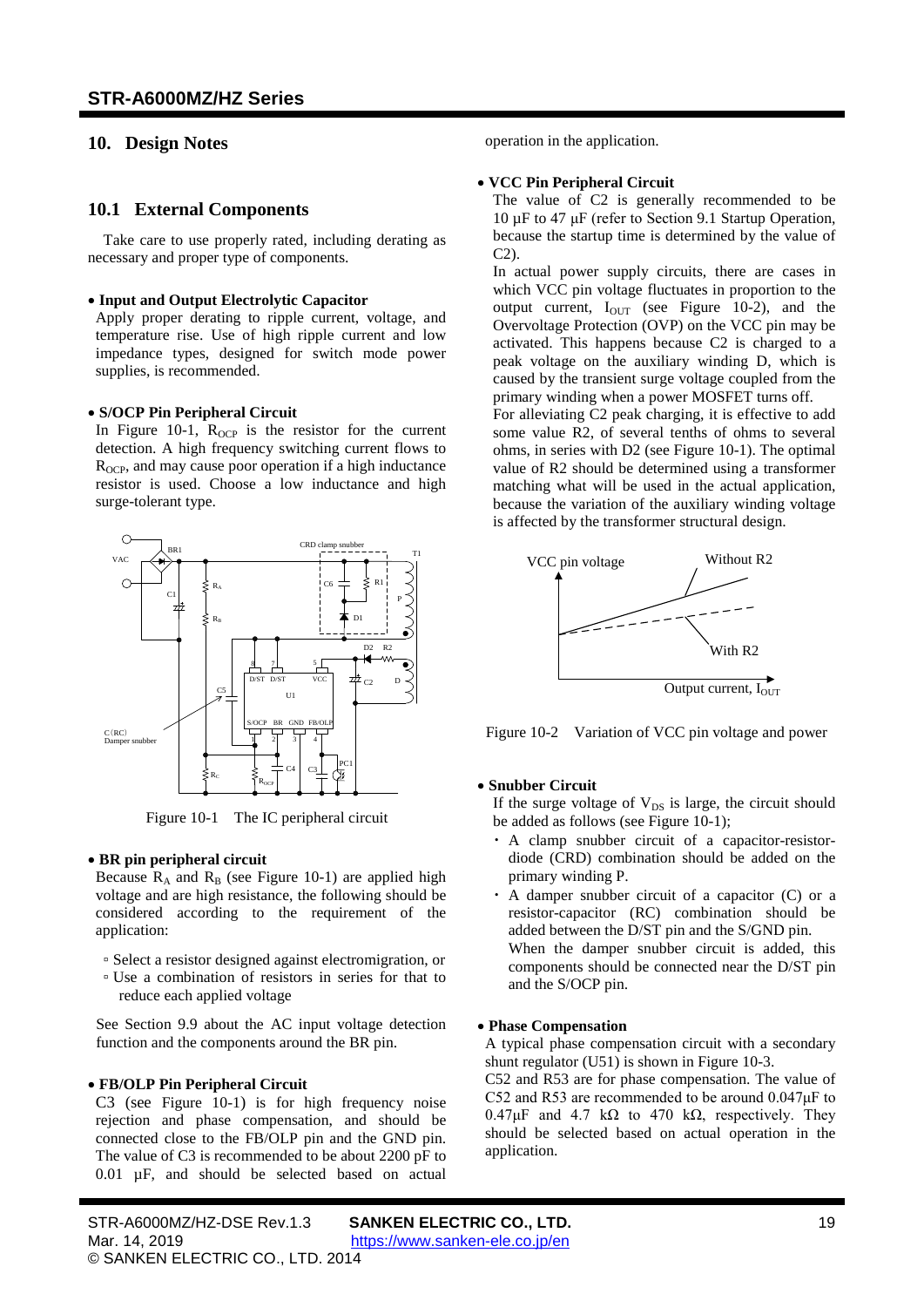

<span id="page-19-1"></span>Figure 10-3 Peripheral circuit around secondary shunt regulator (U51)

#### • **Transformer**

Apply proper design margin to core temperature rise by core loss and copper loss.

Because the switching currents contain high frequency currents, the skin effect may become a consideration. Choose a suitable wire gauge in consideration of the RMS current and a current density of 4 to 6  $A/mm^2$ .

If measures to further reduce temperature are still necessary, the following should be considered to increase the total surface area of the wiring:

▫ Increase the number of wires in parallel.

- Use litz wires.
- Thicken the wire gauge.

In the following cases, the surge of VCC pin voltage becomes high.

- The surge voltage of primary main winding, P, is high (low output voltage and high output current power supply designs)
- The winding structure of auxiliary winding, D, is susceptible to the noise of winding P.

When the surge voltage of winding D is high, the VCC pin voltage increases and the Overvoltage Protection (OVP) may be activated. In transformer design, the following should be considered;

- The coupling of the winding P and the secondary output winding S should be maximized to reduce the leakage inductance.
- The coupling of the winding D and the winding S should be maximized.
- The coupling of the winding D and the winding P should be minimized.

In the case of multi-output power supply, the coupling of the secondary-side stabilized output winding, S1, and the others (S2, S3…) should be maximized to improve the line-regulation of those outputs.

[Figure 10-4](#page-19-2) shows the winding structural examples of two outputs.

Winding structural example (a):

S1 is sandwiched between P1 and P2 to maximize the coupling of them for surge reduction of P1 and P2.

D is placed far from P1 and P2 to minimize the coupling to the primary for the surge reduction of D.

Winding structural example (b)

P1 and P2 are placed close to S1 to maximize the coupling of S1 for surge reduction of P1 and P2. D and S2 are sandwiched by S1 to maximize the coupling of D and S1, and that of S1 and S2. This structure reduces the surge of D, and improves the line-regulation of outputs.



Winding structural example (a)



Winding structural example (b)

<span id="page-19-2"></span>Figure 10-4 Winding structural examples

### <span id="page-19-0"></span>**10.2 PCB Trace Layout and Component Placement**

Since the PCB circuit trace design and the component layout significantly affects operation, EMI noise, and power dissipation, the high frequency PCB trace should be low impedance with small loop and wide trace.

In addition, the ground traces affect radiated EMI noise, and wide, short traces should be taken into account.

[Figure](#page-21-0) 10-5 shows the circuit design example.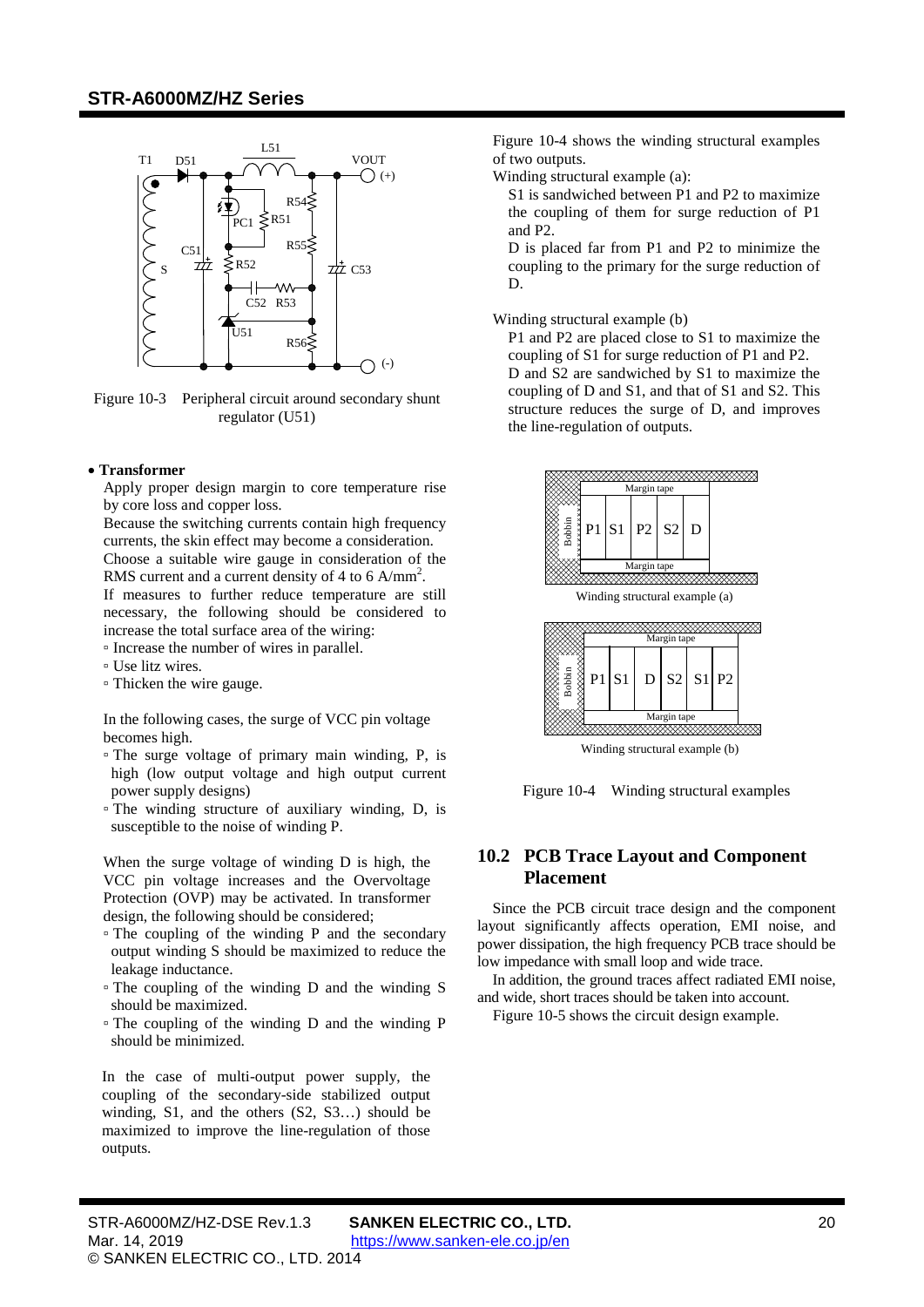#### (1) Main Circuit Trace Layout

This is the main trace containing switching currents, and thus it should be as wide trace and small loop as possible.

If C1 and the IC are distant from each other, placing a capacitor such as film capacitor (about 0.1 μF and with proper voltage rating) close to the transformer or the IC is recommended to reduce impedance of the high frequency current loop.

(2) Control Ground Trace Layout

Since the operation of the IC may be affected from the large current of the main trace that flows in control ground trace, the control ground trace should be separated from main trace and connected at a single point grounding of the point A in [Figure](#page-21-0) 10-5 as close to the R<sub>OCP</sub> pin as possible.

(3) VCC Trace Layout:

This is the trace for supplying power to the IC, and thus it should be as small loop as possible. If C2 and the IC are distant from each other, placing a capacitor such as film capacitor  $C_f$  (about 0.1  $\mu$ F to 1.0  $\mu$ F) close to the VCC pin and the GND pin is recommended.

(4)  $R_{OCP}$  Trace Layout

R<sub>OCP</sub> should be placed as close as possible to the S/OCP pin. The connection between the power ground of the main trace and the IC ground should be at a single point ground (point A in [Figure](#page-21-0) 10-5) which is close to the base of  $R_{OCP}$ .

### (5) Peripheral components of the IC

The components for control connected to the IC should be placed as close as possible to the IC, and should be connected as short as possible to the each pin.

(6) Secondary Rectifier Smoothing Circuit Trace Layout: This is the trace of the rectifier smoothing loop, carrying the switching current, and thus it should be as wide trace and small loop as possible. If this trace is thin and long, inductance resulting from the loop may increase surge voltage at turning off a power MOSFET. Proper rectifier smoothing trace layout helps to increase margin against the power MOSFET breakdown voltage, and reduces stress on the clamp snubber circuit and losses in it.

### (7) Thermal Considerations

Because the power MOSFET has a positive thermal coefficient of  $R_{DS(ON)}$ , consider it in thermal design. Since the copper area under the IC and the D/ST pin trace act as a heatsink, its traces should be as wide as possible.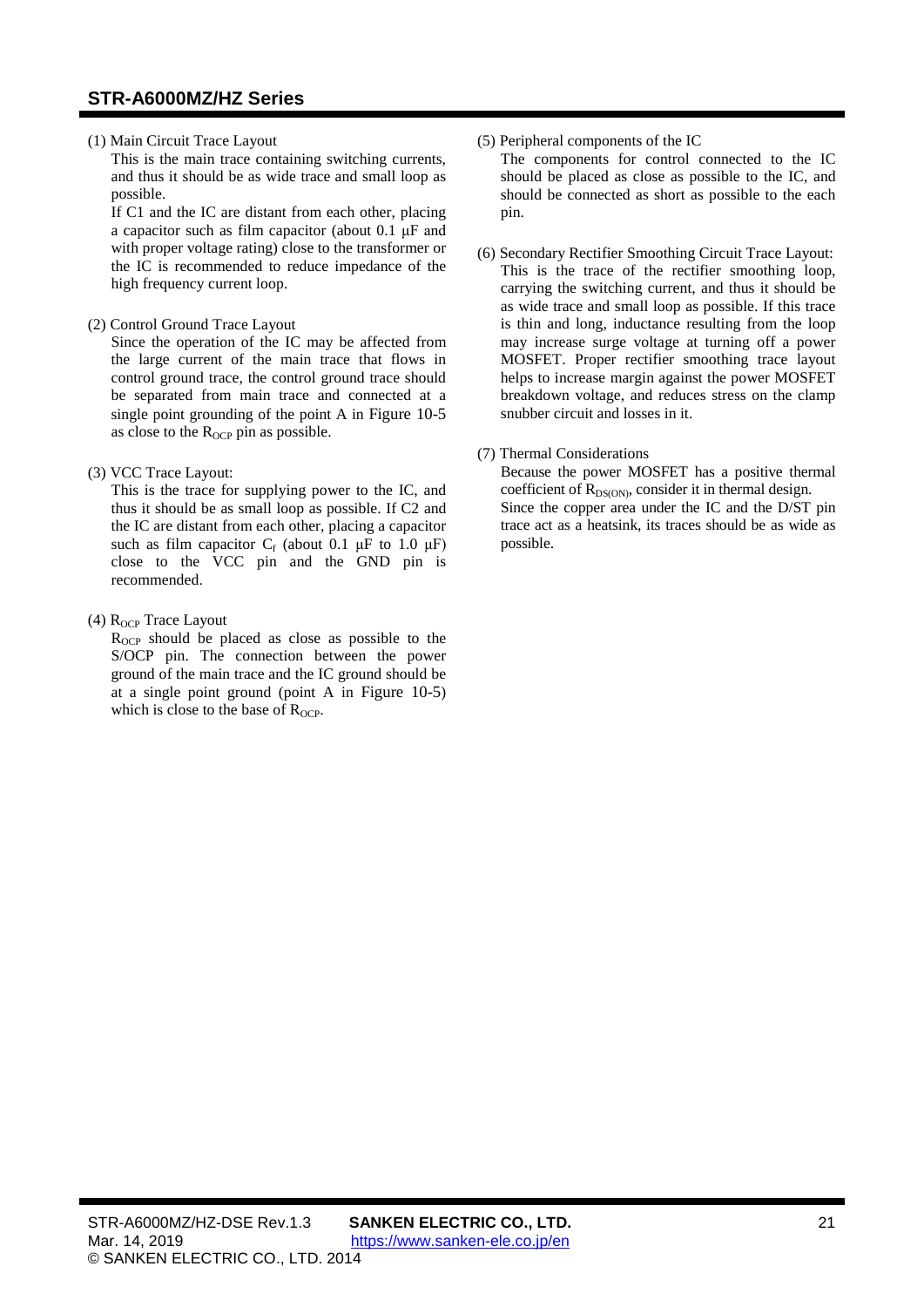

<span id="page-21-0"></span>Figure 10-5 Peripheral circuit example around the IC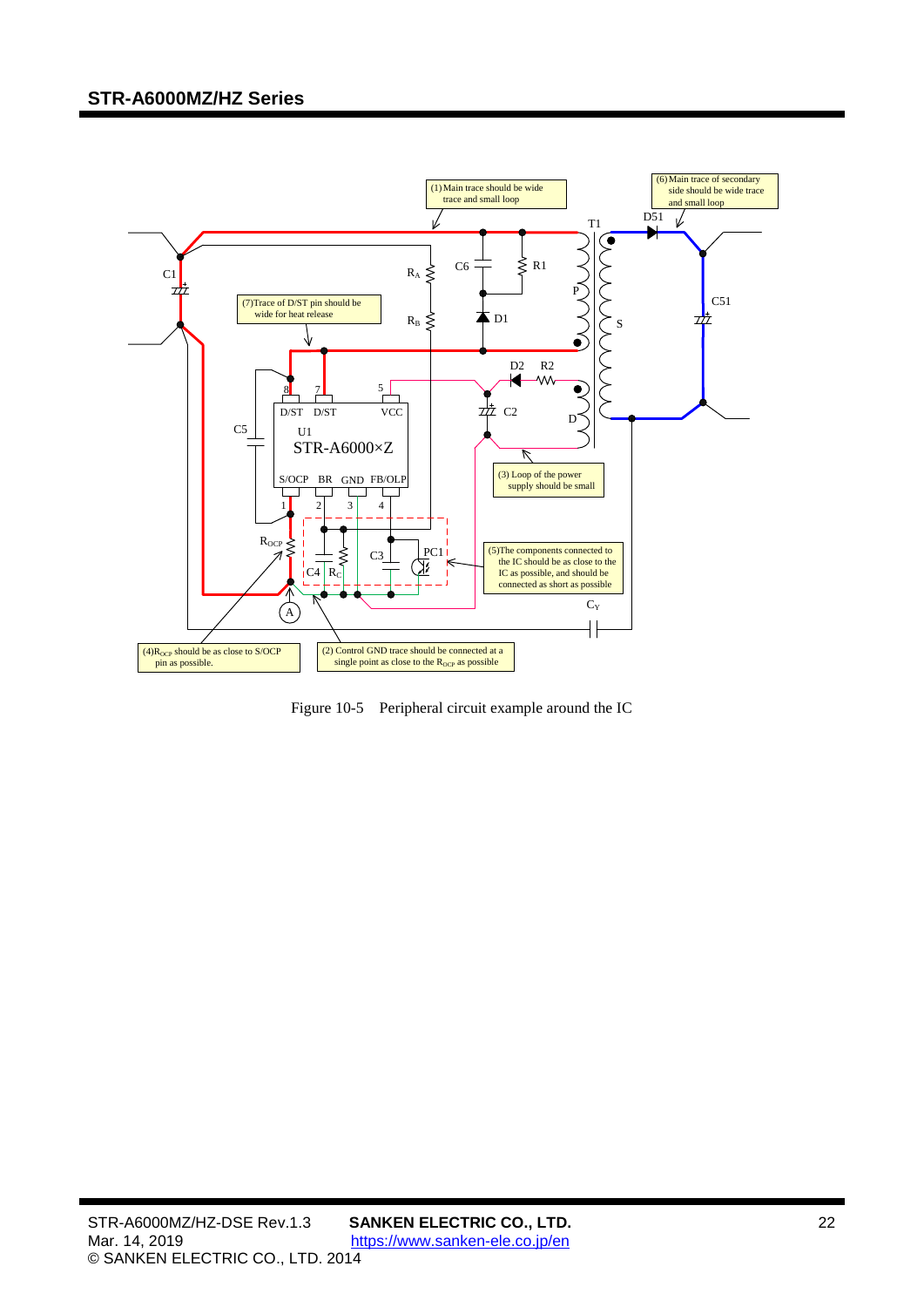## <span id="page-22-0"></span>**11. Pattern Layout Example**

The following show the PCB pattern layout example and the schematic of circuit using [STR-A6000MZ/HZ](#page-0-0) series. The PCB pattern layout example is made usable to other ICs in common. The parts in [Figure 11-2](#page-22-1) are only used.



Figure 11-1 PCB circuit trace layout example



<span id="page-22-1"></span>Figure 11-2 Circuit schematic for PCB circuit trace layout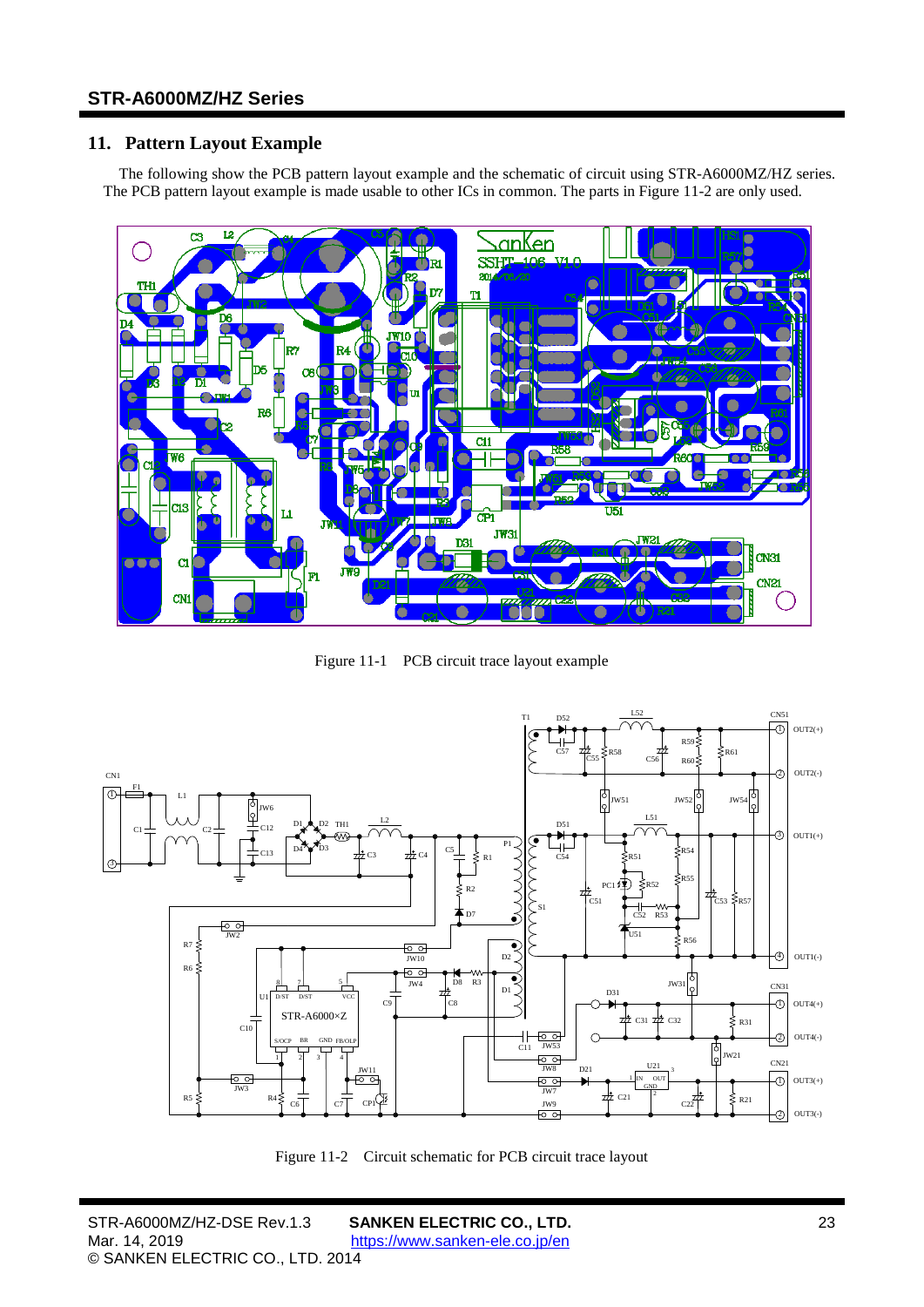## <span id="page-23-0"></span>**12. Reference Design of Power Supply**

As an example, the following show the power supply specification, the circuit schematic, the bill of materials, and the transformer specification.

 $\bullet$  Circuit schematic

| IC.                  | STR-A6069HZ     |
|----------------------|-----------------|
| Input voltage        | AC85V to AC265V |
| Maximum output power | 7.5 W           |
| Output voltage       | 5 V             |
| Output current       | 1.5 A (max.)    |

 $\bullet$  Circuit schematic



#### ● Bill of materials

| Symbol                | Part type      | Ratings $^{(1)}$                                                                                                                       | Recommended<br><b>Sanken Parts</b> | Symbol                 | Part type       | Ratings $^{(1)}$                 | Recommended<br><b>Sanken Parts</b> |
|-----------------------|----------------|----------------------------------------------------------------------------------------------------------------------------------------|------------------------------------|------------------------|-----------------|----------------------------------|------------------------------------|
| F1                    | Fuse           | AC250V, 3A                                                                                                                             |                                    | (3)<br>R <sub>4</sub>  | Metal oxide     | 330kΩ, 1W                        |                                    |
| (2)<br>L1             | CM inductor    | 3.3mH                                                                                                                                  |                                    | R7                     | General         | $330k\Omega$                     |                                    |
| (2)<br>L2             | Inductor       | 470uH                                                                                                                                  |                                    | (3)<br>R <sub>8</sub>  | General         | $2.2M\Omega$                     |                                    |
| (2)<br>TH1            | NTC thermistor | Short                                                                                                                                  |                                    | (3)<br>R <sub>9</sub>  | General         | $2.2M\Omega$                     |                                    |
| D <sub>1</sub>        | General        | 600V, 1A                                                                                                                               | EM01A                              | PC1                    | Photo-coupler   | PC123 or equiv                   |                                    |
| D2                    | General        | 600V, 1A                                                                                                                               | EM01A                              | U1                     | IC              | $\overline{\phantom{0}}$         | STR-A6069HZ                        |
| D <sub>3</sub>        | General        | 600V, 1A                                                                                                                               | EM01A                              | T <sub>1</sub>         | Transformer     | See the<br>specification         |                                    |
| D <sub>4</sub>        | General        | 600V, 1A                                                                                                                               | EM01A                              | L51                    | Inductor        | $5\mu$ H                         |                                    |
| D <sub>5</sub>        | Fast recovery  | 1000V, 0.5A                                                                                                                            | EG01C                              | D51                    | Schottky        | 90V, 4A                          | FMB-G19L                           |
| D <sub>6</sub>        | Fast recovery  | 200V, 1A                                                                                                                               | AL01Z                              | C51                    | Electrolytic    | 680 <sub>uF</sub> , 10V          |                                    |
| (2)<br>C1             | Film, X2       | 0.047 <sub>uF</sub> , 275V                                                                                                             |                                    | (2)<br>C52             | Ceramic         | $0.1 \mu F$ , $50V$              |                                    |
| C <sub>2</sub>        | Electrolytic   | $10\mu$ F, $400V$                                                                                                                      |                                    | C53                    | Electrolytic    | 330µF, 10V                       |                                    |
| C <sub>3</sub>        | Electrolytic   | 10 <sub>u</sub> F, 400V                                                                                                                |                                    | (2)<br>C <sub>55</sub> | Ceramic         | 1000pF, 1kV                      |                                    |
| C4                    | Ceramic        | 1000pF, 630V                                                                                                                           |                                    | R51                    | General         | $220\Omega$                      |                                    |
| C <sub>5</sub>        | Electrolytic   | 22µF, 50V                                                                                                                              |                                    | R <sub>52</sub>        | General         | $1.5k\Omega$                     |                                    |
| (2)<br>C <sub>6</sub> | Ceramic        | $0.01 \mu F$                                                                                                                           |                                    | (2)<br>R53             | General         | $22k\Omega$                      |                                    |
| (2)<br>C7             | Ceramic        | 1000pF                                                                                                                                 |                                    | R <sub>54</sub>        | General, 1%     | Short                            |                                    |
| (2)<br>C8             | Ceramic        | Open                                                                                                                                   |                                    | <b>R55</b>             | General, 1%     | $10k\Omega$                      |                                    |
| C9                    | Ceramic, Y1    | 2200pF, 250V                                                                                                                           |                                    | R <sub>56</sub>        | General, 1%     | $10k\Omega$                      |                                    |
| (2)<br>R1             | General        | Open                                                                                                                                   |                                    | R <sub>57</sub>        | General         | Open                             |                                    |
| (2)<br>R <sub>2</sub> | General        | 4.7 <omega< td=""><td></td><td>U51</td><td>Shunt regulator</td><td><math>V_{REF}=2.5V</math><br/>TL431 or equiv</td><td></td></omega<> |                                    | U51                    | Shunt regulator | $V_{REF}=2.5V$<br>TL431 or equiv |                                    |
| R <sub>3</sub>        | General        | $1.5\Omega$ , $1/2W$                                                                                                                   |                                    |                        |                 |                                  |                                    |

<sup>(1)</sup> Unless otherwise specified, the voltage rating of capacitor is 50 V or less and the power rating of resistor is 1/8 W or less.

 $^{(2)}$  It is necessary to be adjusted based on actual operation in the application.

 $^{(3)}$  Resistors applied high DC voltage and of high resistance are recommended to select resistors designed against electromigration or use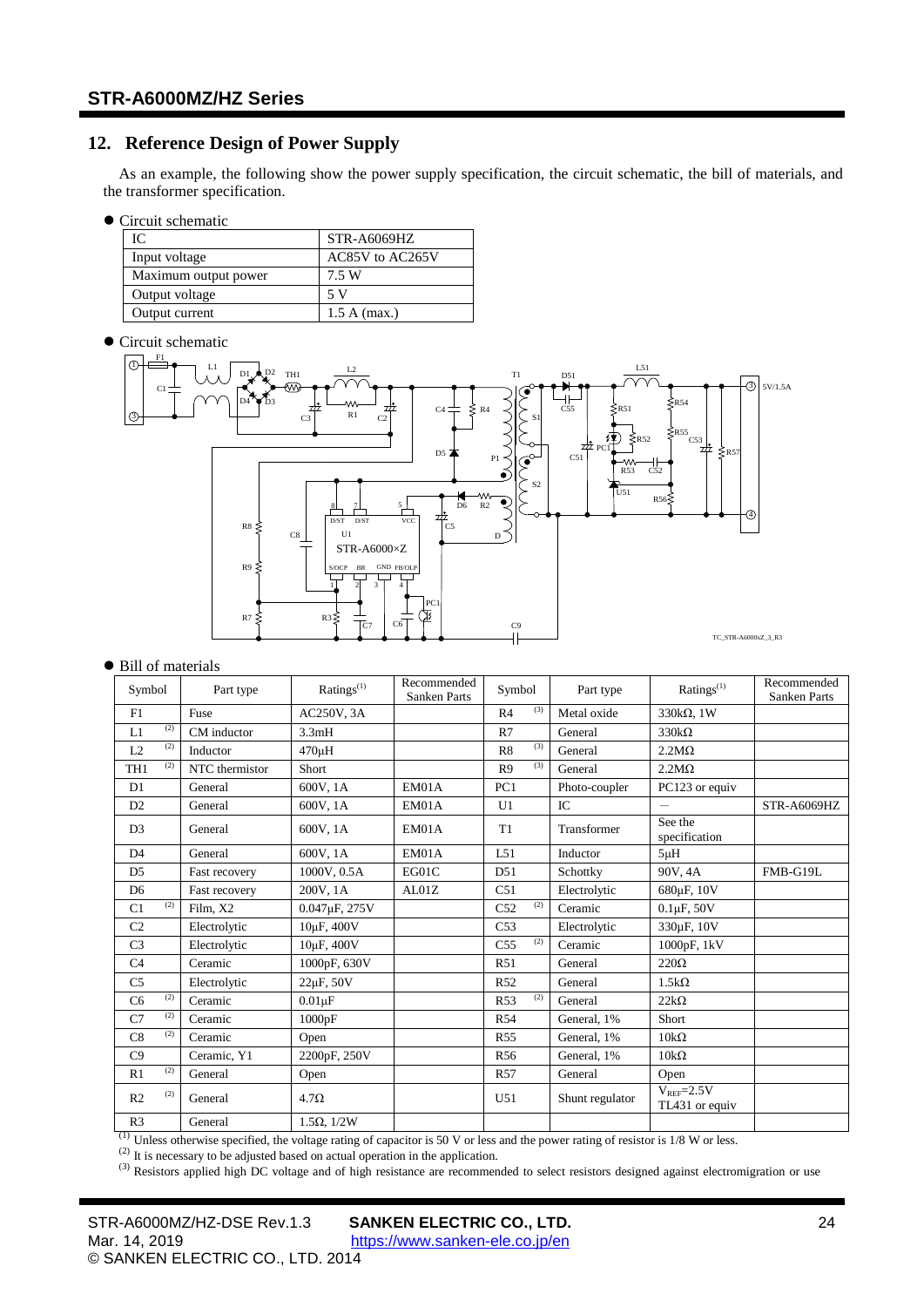combinations of resistors in series for that to reduce each applied voltage, according to the requirement of the application.

- **Transformer specification** 
	- $\degree$  Primary inductance, L<sub>P</sub> :704 μH
	- Core size :EI-16
	-
	- $\cdot$  Al-value :132 nH/N<sup>2</sup> (Center gap of about 0.26 mm)
	- Winding specification

| Winding           | Symbol         | Number of<br>turns $(T)$ | Wire diameter(mm)         | Construction                      |
|-------------------|----------------|--------------------------|---------------------------|-----------------------------------|
| Primary winding   | P <sub>1</sub> | 73                       | $2UEW$ - $\phi$ 0.18      | Two-layer,<br>solenoid winding    |
| Auxiliary winding | D              | 17                       | $2UEW$ - $\varphi$ 0.18×2 | Single-layer,<br>solenoid winding |
| Output winding    | S1             | 6                        | TEX- $\varphi$ 0.3×2      | Single-layer,<br>solenoid winding |
| Output winding    | S <sub>2</sub> | 6                        | TEX- $\varphi$ 0.3×2      | Single-layer,<br>solenoid winding |





Cross-section view ●: Start at this pin